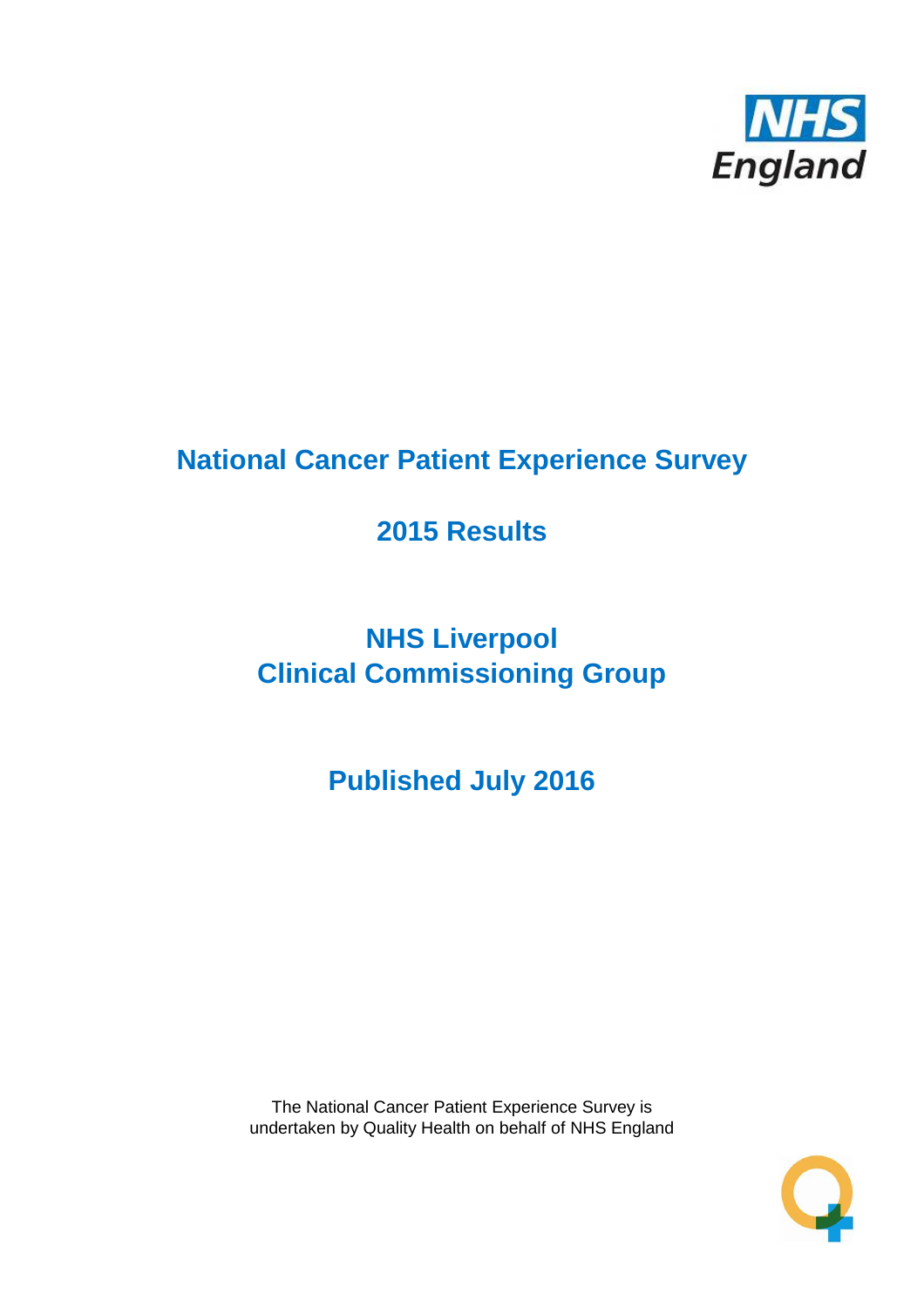#### **Introduction**

The National Cancer Patient Experience Survey 2015 is the fifth iteration of the survey first undertaken in 2010. It has been designed to monitor national progress on cancer care; to provide information to drive local quality improvements; to assist commissioners and providers of cancer care; and to inform the work of the various charities and stakeholder groups supporting cancer patients.

The survey was overseen by a national Cancer Patient Experience Advisory Group. This Advisory Group set the principles and objectives of the survey programme and guided questionnaire development.

The survey was commissioned and managed by NHS England. The survey provider, Quality Health, is responsible for designing, running and analysing the survey.

Full national results and other reports are available at www.ncpes.co.uk

Further details on the survey methodology and changes to the 2015 survey can be found in the Annex. Note that a number of significant changes were made to the 2015 survey so caution should be taken in directly comparing data from the 2015 survey to the findings of the previous CPES surveys. No comparisons with previous surveys are presented in this report.

#### **This report**

The report shows how this CCG scored for each question in the survey, compared with national results. It is aimed at helping individual CCGs to understand their performance and identify areas for local improvement.

Note that responses for questions with 1-20 respondents have been suppressed. This is to protect patient confidentiality and because uncertainty around the result is too great.

#### **Data tables**

The data tables presented in this report show the following for each question:

- **Column 1** shows the number of respondents to this question
- **Column 2** shows the unadjusted 2015 score for this CCG
- **Column 3** shows the case-mix adjusted 2015 score for this CCG
- **Column 4** shows the lower limit of the expected range of scores for this CCG (the top of the pale blue section on the Comparability chart - see below)
- **Column 5** shows the upper limit of the expected range of scores for this CCG (the bottom of the dark blue section on the Comparability chart - see below)
- **Column 6** shows the National Average score for this question.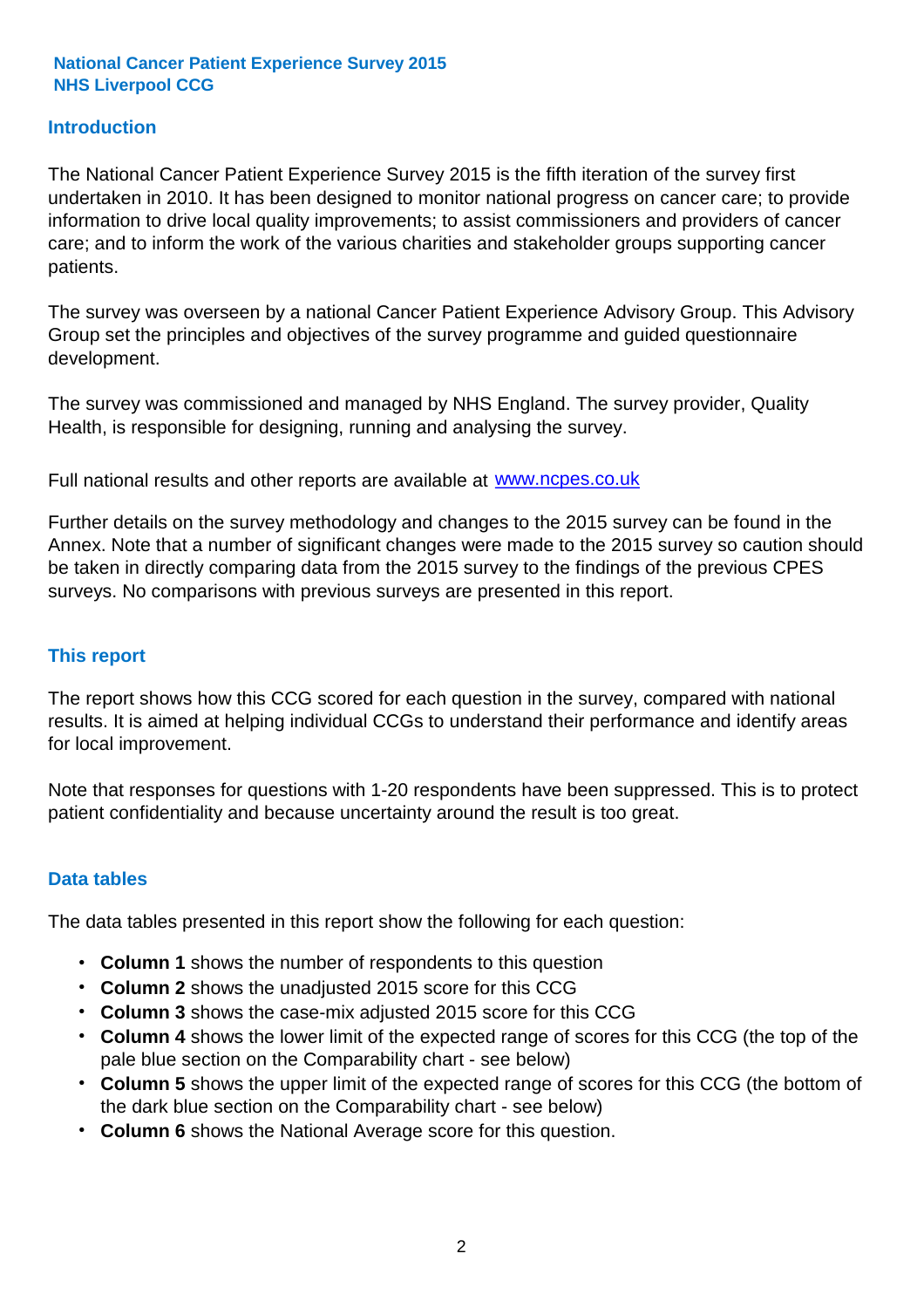Results for individual response options are presented in the detailed data tables **WWW.ncpes.co.uk** Confidence Intervals for unadjusted and case-mix adjusted data are provided in these tables.

Expected ranges and 95% Confidence Intervals highlight the uncertainty around the results. The size of the expected ranges and confidence intervals will be different for each question, and depends on the number of respondents and the range of their responses.

For further details on case-mix adjustment and the scoring methodology used, please refer to the Annex.

#### **Comparability charts**

For the 2015 survey, we have adopted the CQC standard for reporting comparative performance, based on calculation of "expected ranges". This means that CCGs will be flagged as outliers only if there is statistical evidence that their scores deviate (positively or negatively) from the range of scores that would be expected for CCGs of the same size.

The Comparability charts in this report show a bar with these expected ranges (in grey), higher than expected (in dark blue), and lower than expected (in pale blue). A black dot represents the actual score of this CCG.

The same colour convention has been used in Column 3 of the Data tables.

For further details on expected ranges, please refer to the technical document at **www.ncpes.co.uk** 

#### **Tumour group tables**

The final set of tables in this report show the scores for each question for each of the 13 tumour groups, with a comparative national score for that tumour group.

These breakdowns are intended as additional information for CCGs to understand the differences between the experiences of patients with different types of cancer. The numbers are generally relatively small and may not be statistically significant. They should therefore be treated with some caution.

#### **Notes on specific questions**

Question 5 in the survey has not been scored. However, the unscored data is useful and has been published alongside the other results in this report. This question asked respondents to "tick all that apply". The results show all of the responses given including where respondents chose two or more options.

Questions used to direct respondents to different parts of the survey (questions 4, 17, 24, 27, 40, 43, 46) and other demographic and information questions are not reported.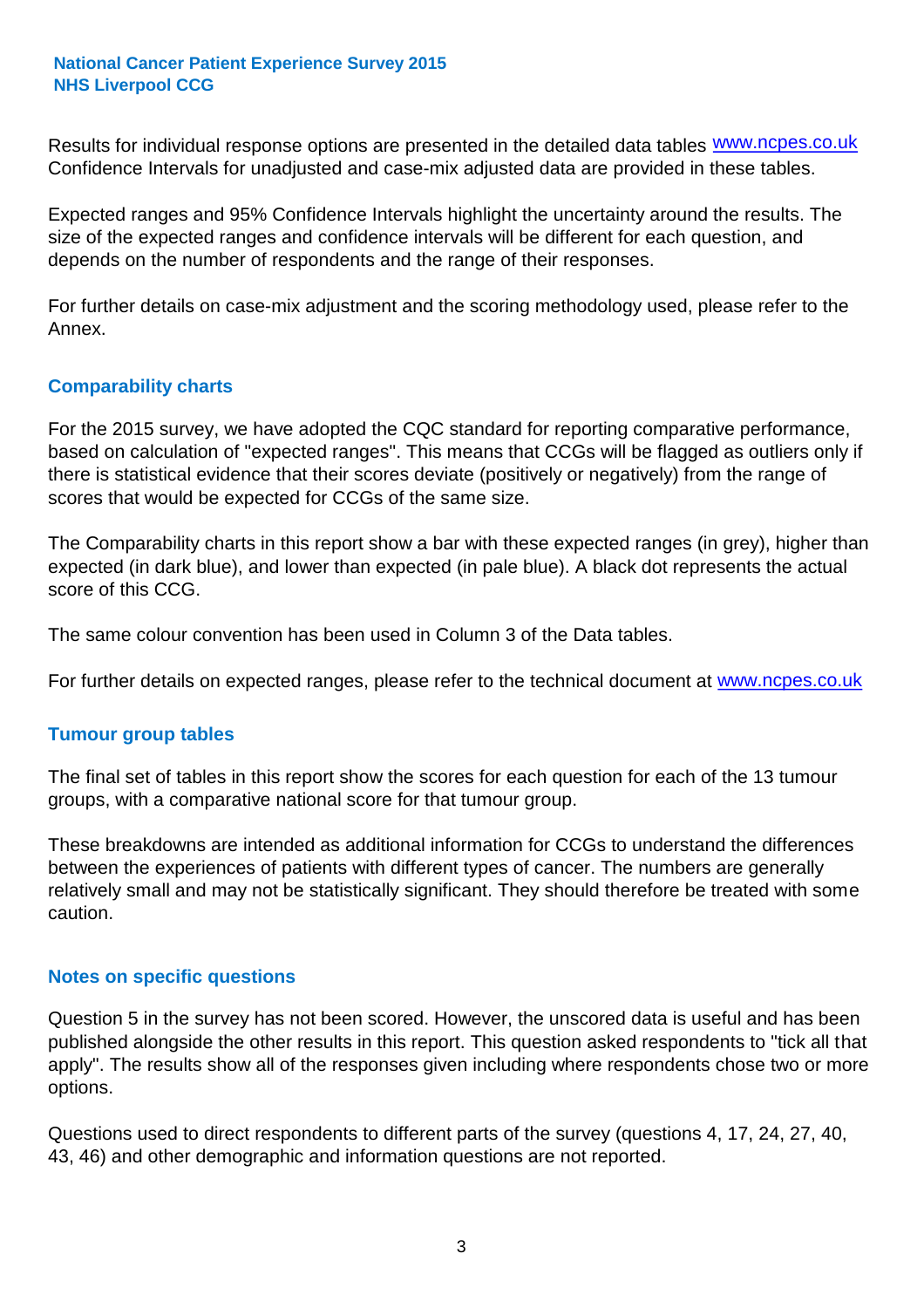#### **How to use the data**

Unadjusted data should be used to see the actual responses from patients relating to the CCG.

Case-mix adjusted data, together with expected ranges, should be used to understand whether the results are significantly higher or lower than national results.

Case-mix adjusted data, together with (case-mix adjusted) Confidence Intervals (presented in the detailed data tables **www.ncpes.co.uk**), should be used to understand whether the results are significantly higher or lower than the results for another CCG.

#### **Response rates**

Numbers of respondents by tumour group, age and gender can be found in the Annex.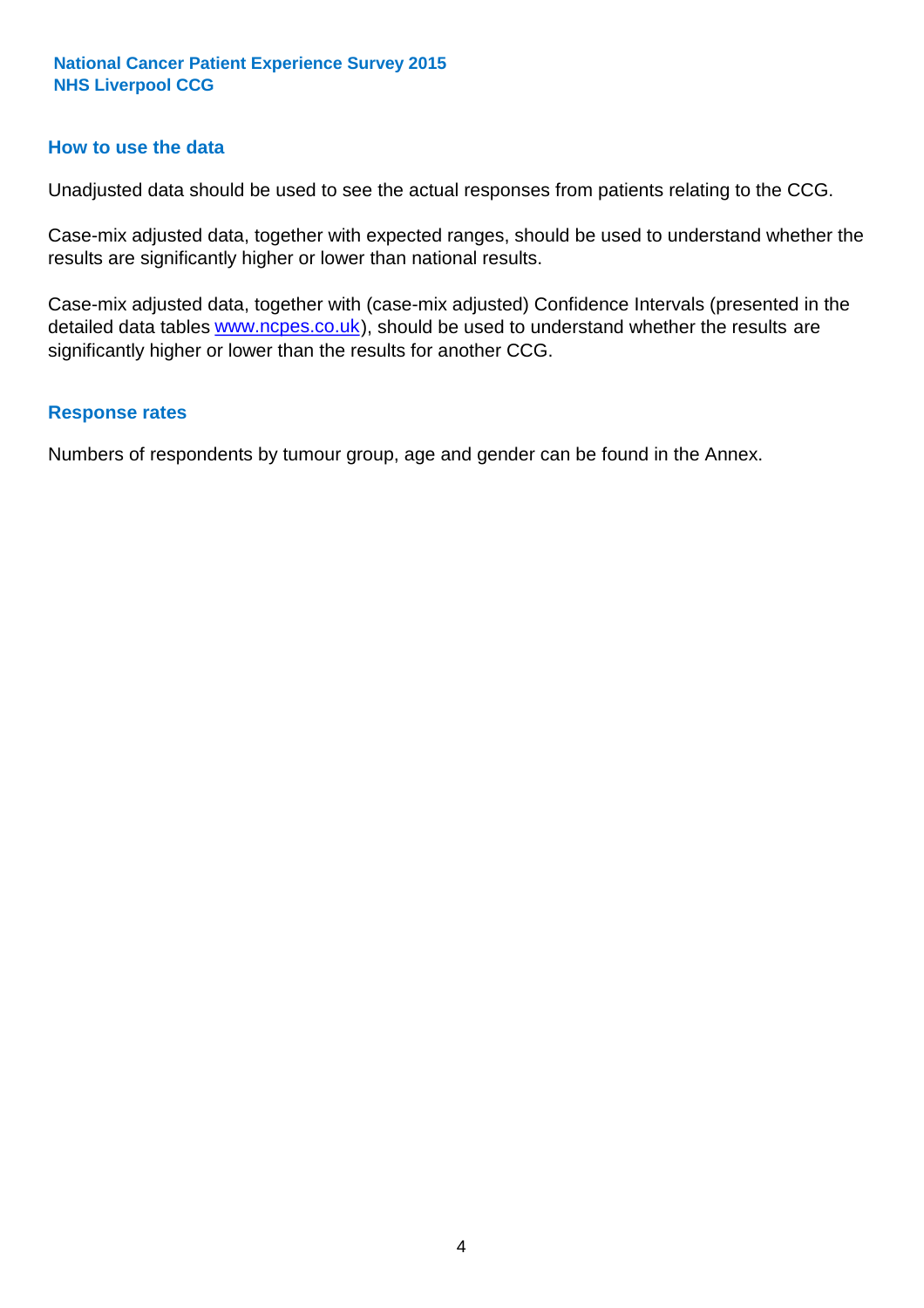## **Executive Summary**

average rating of **8.9**. Asked to rate their care on a scale of zero (very poor) to 10 (very good), respondents gave an

The following questions are included in phase 1 of the Cancer Dashboard developed by Public Health England and NHS England\*:

- **78%** of respondents said that they were definitely involved as much as they wanted to be in decisions about their care and treatment
- **91%** of respondents said that they were given the name of a Clinical Nurse Specialist who would support them through their treatment
- when asked how easy or difficult it had been to contact their Clinical Nurse Specialist 88% of respondents said that it had been 'quite easy' or 'very easy'
- **87%** of respondents said that, overall, they were always treated with dignity and respect they were in hospital
- **95%** of respondents said that hospital staff told them who to contact if they were worried about their condition or treatment after they left hospital
- **63%** of respondents said that they thought the GPs and nurses at their general practice definitely did everything they could to support them while they were having cancer treatment.

Detailed results for these and other questions are set out in the sections that follow.

#### www.cancerdata.nhs.uk/dashboard

The questions were selected in discussion with the national Cancer Patient Experience Advisory Group and reflect four key patient experience domains: provision of information; involvement in decisions; care transition; interpersonal relations, respect and dignity. The figures presented above are all case-mix adjusted.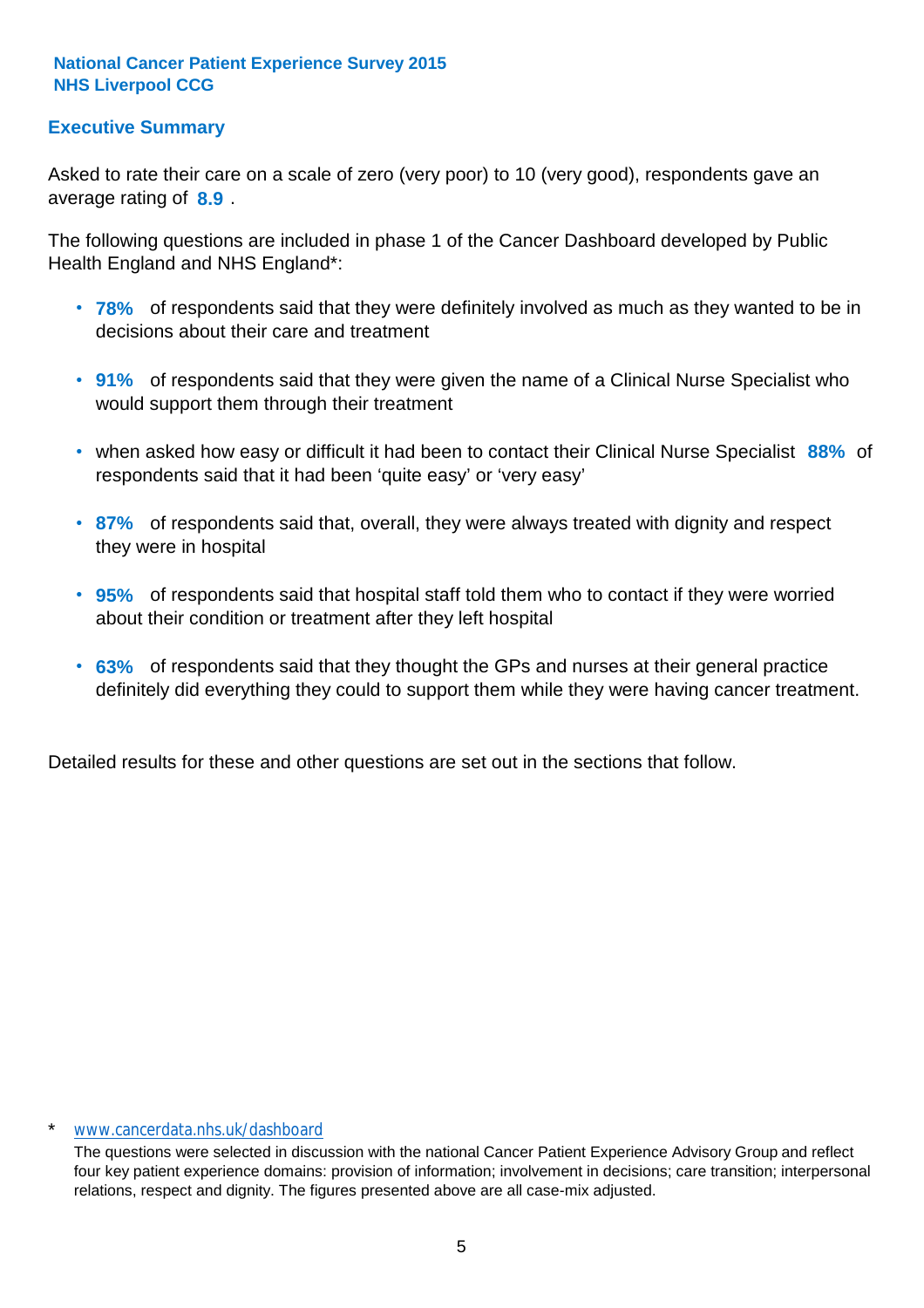## **Questions which scored outside expected range**

|                 |                                                                                            | 2015 Case-mix Adjusted                     |                                     |                                     |                                     |                              |
|-----------------|--------------------------------------------------------------------------------------------|--------------------------------------------|-------------------------------------|-------------------------------------|-------------------------------------|------------------------------|
| Question        |                                                                                            | for this<br>respondents<br>Number of<br>ဥဥ | Percentage<br>this CCG<br>2015<br>ą | Lower limit of<br>expected<br>range | Upper limit of<br>expected<br>range | Average<br>National<br>Score |
|                 | Support for people with cancer                                                             |                                            |                                     |                                     |                                     |                              |
| Q <sub>23</sub> | Hospital staff told patient they could get free prescriptions                              | 191                                        | 74%                                 | 74%                                 | 86%                                 | 80%                          |
|                 | Home care and support                                                                      |                                            |                                     |                                     |                                     |                              |
| Q50             | Patient definitely given enough support from health or social<br>services during treatment | 229                                        | 63%                                 | 46%                                 | 61%                                 | 54%                          |
| Q <sub>51</sub> | Patient definitely given enough support from health or social<br>services after treatment  | 151                                        | 55%                                 | 37%                                 | 53%                                 | 45%                          |
|                 | Care from your general practice                                                            |                                            |                                     |                                     |                                     |                              |
| Q52             | GP given enough information about patient's condition and<br>treatment                     | 312                                        | 98%                                 | 93%                                 | 98%                                 | 95%                          |
|                 | Your overall NHS care                                                                      |                                            |                                     |                                     |                                     |                              |
| Q59             | Patient's average rating of care scored from very poor to very<br>good                     | 372                                        | 8.9                                 | 8.5                                 | 8.9                                 | 8.7                          |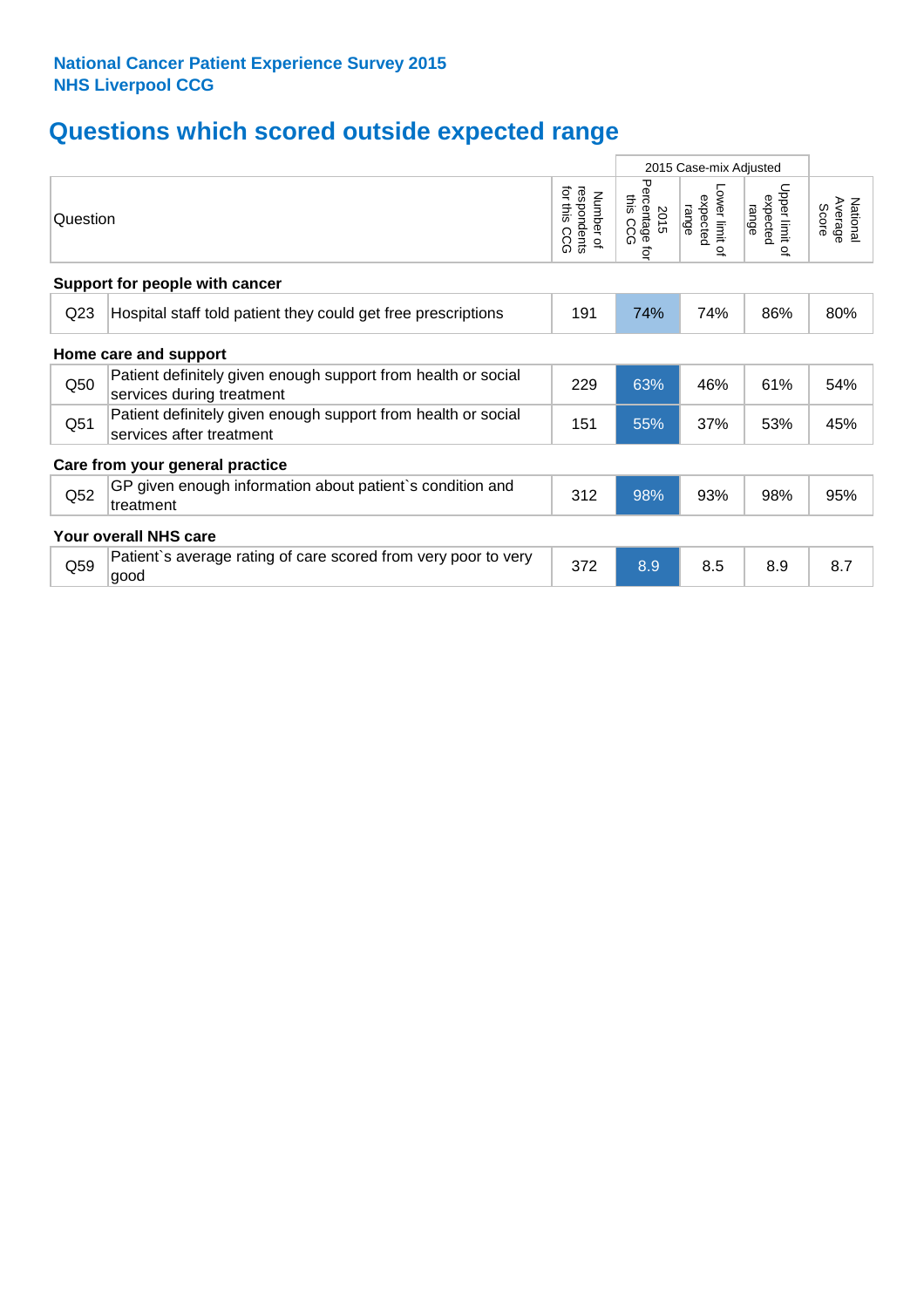## **CCG results**

## **Seeing your GP**



|    |                                                                |                                         |                             |               | 2015 Case-mix Adjusted     |                            |                        |
|----|----------------------------------------------------------------|-----------------------------------------|-----------------------------|---------------|----------------------------|----------------------------|------------------------|
|    | Question                                                       | respondents<br>Number<br>$\overline{a}$ | 2015<br>Unadjusted<br>Score | 2015<br>Score | Expected<br>range<br>lower | Expected<br>range<br>nbber | National Average Score |
| Q1 | Saw GP once / twice before being told had to go to<br>hospital | 292                                     | 77%                         | 78%           | 71%                        | 81%                        | 76%                    |
| Q2 | Patient thought they were seen as soon as necessary            | 386                                     | 85%                         | 84%           | 79%                        | 86%                        | 82%                    |

|    |                                                                             |                                                 | No. |
|----|-----------------------------------------------------------------------------|-------------------------------------------------|-----|
|    | Beforehand, did you have all the<br>information you needed about your test? | Yes                                             | 273 |
|    |                                                                             | No, I would have liked more written information | 15  |
| Q5 |                                                                             | No, I would have liked more verbal information  | 10  |
|    |                                                                             | I did not need / want any information           | 9   |
|    |                                                                             | Don't know / can't remember                     | 12  |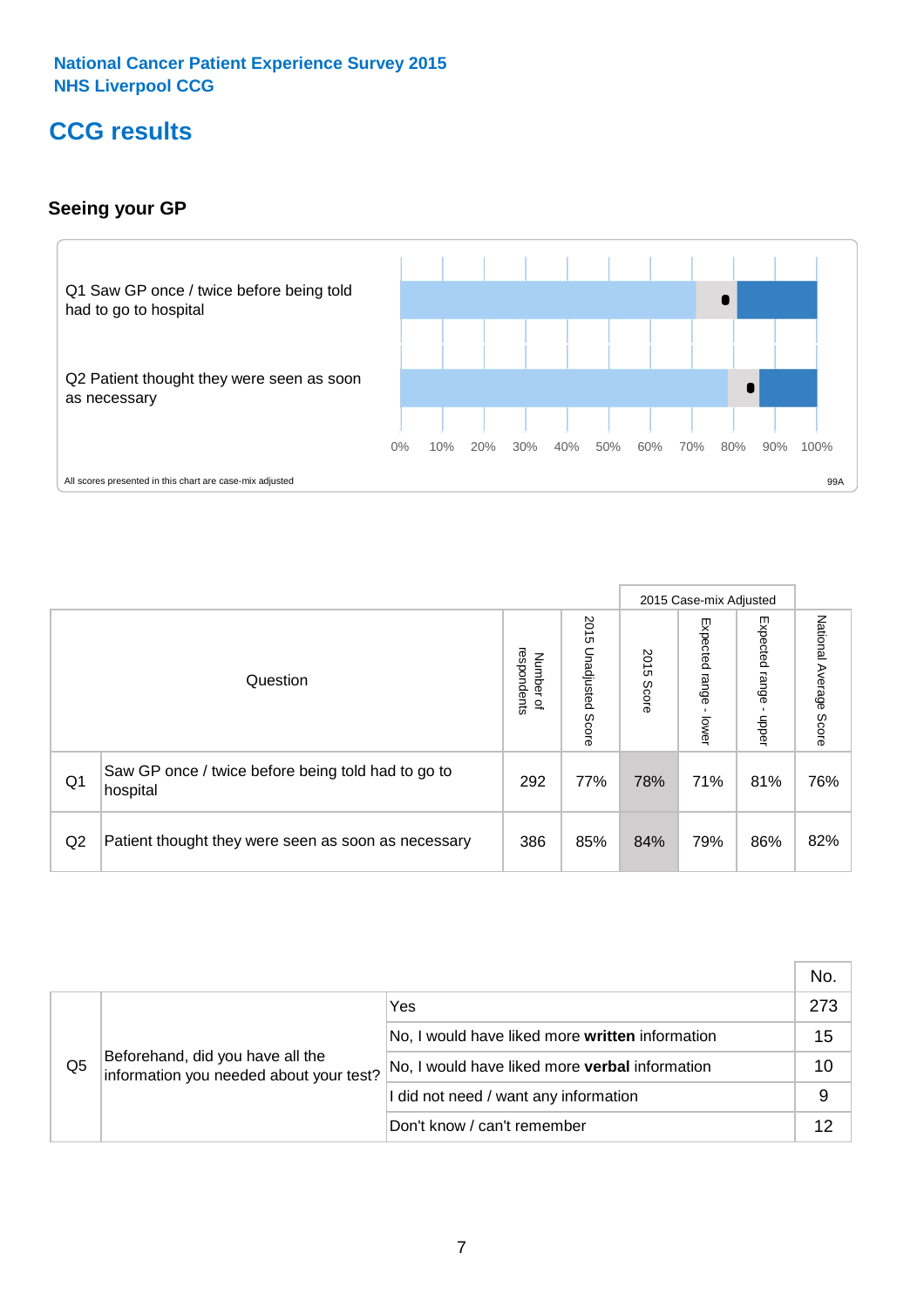## **Diagnostic tests**



|                |                                                                       |                                       |                             |               | 2015 Case-mix Adjusted       |                         |                           |
|----------------|-----------------------------------------------------------------------|---------------------------------------|-----------------------------|---------------|------------------------------|-------------------------|---------------------------|
|                | Question                                                              | respondents<br>Number<br>$\mathbf{Q}$ | 2015<br>Unadjusted<br>Score | 2015<br>Score | Expected<br>I range<br>lower | Expected range<br>nbber | National Average<br>Score |
| Q <sub>6</sub> | The length of time waiting for the test to be done was<br>about right | 298                                   | 88%                         | 88%           | 83%                          | 90%                     | 87%                       |
| Q7             | Given complete explanation of test results in<br>understandable way   | 300                                   | 78%                         | 78%           | 74%                          | 83%                     | 79%                       |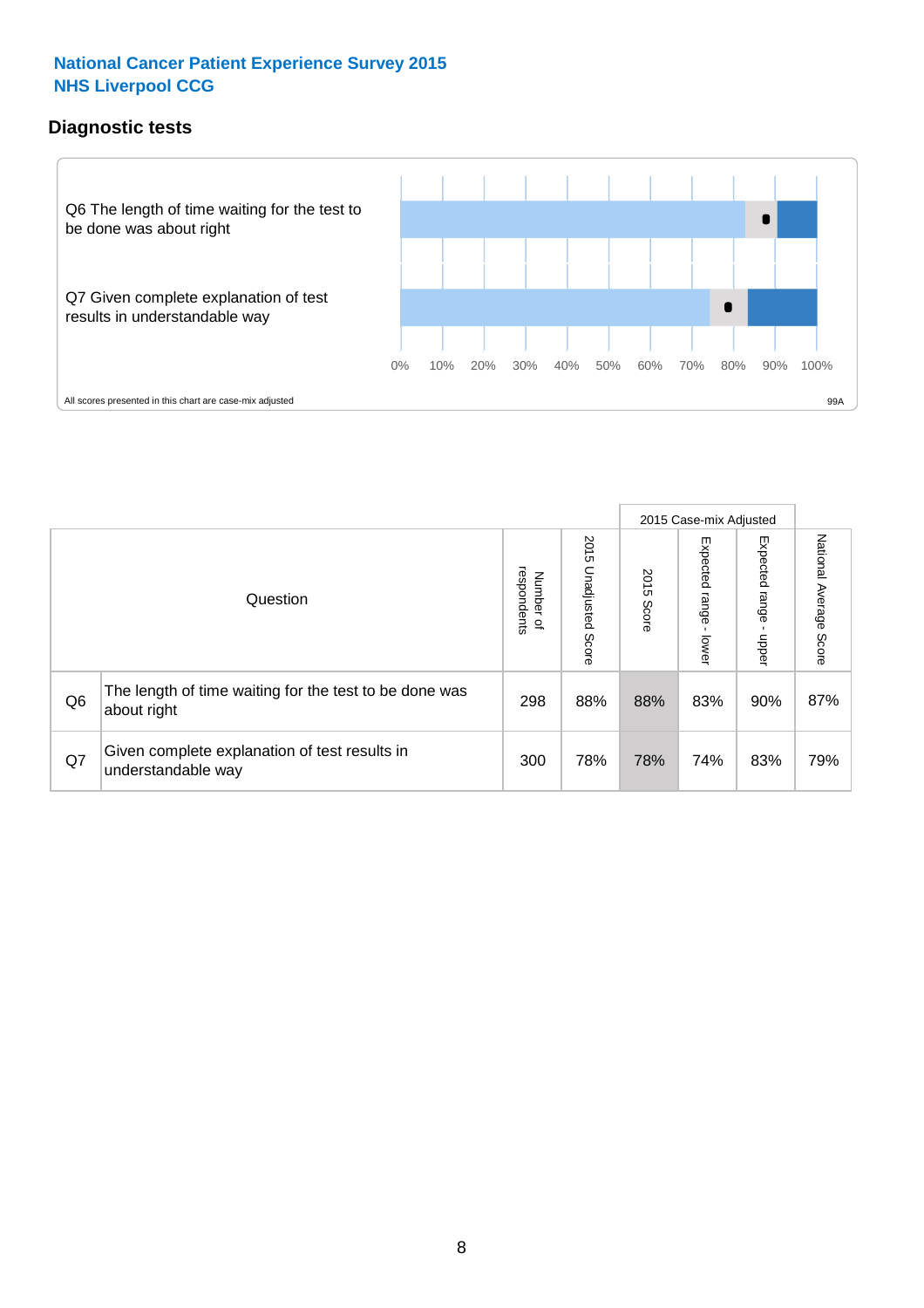#### **Finding out what was wrong with you**



|     |                                                                                            |                          |                       |               | 2015 Case-mix Adjusted |                                           |                           |
|-----|--------------------------------------------------------------------------------------------|--------------------------|-----------------------|---------------|------------------------|-------------------------------------------|---------------------------|
|     | Question                                                                                   | Number of<br>respondents | 2015 Unadjusted Score | 2015<br>Score | Expected range - lower | Expected range<br>$\blacksquare$<br>nbper | National Average<br>Score |
| Q8  | Patient told they could bring a family member or friend<br>when first told they had cancer | 322                      | 80%                   | 78%           | 74%                    | 83%                                       | 79%                       |
| Q9  | Patient felt they were told sensitively that they had cancer                               | 387                      | 83%                   | 82%           | 81%                    | 88%                                       | 84%                       |
| Q10 | Patient completely understood the explanation of what<br>was wrong                         | 387                      | 73%                   | 72%           | 69%                    | 77%                                       | 73%                       |
| Q11 | Patient given easy to understand written information<br>about the type of cancer they had  | 342                      | 73%                   | 71%           | 67%                    | 76%                                       | 72%                       |
|     |                                                                                            |                          |                       |               |                        |                                           |                           |

73%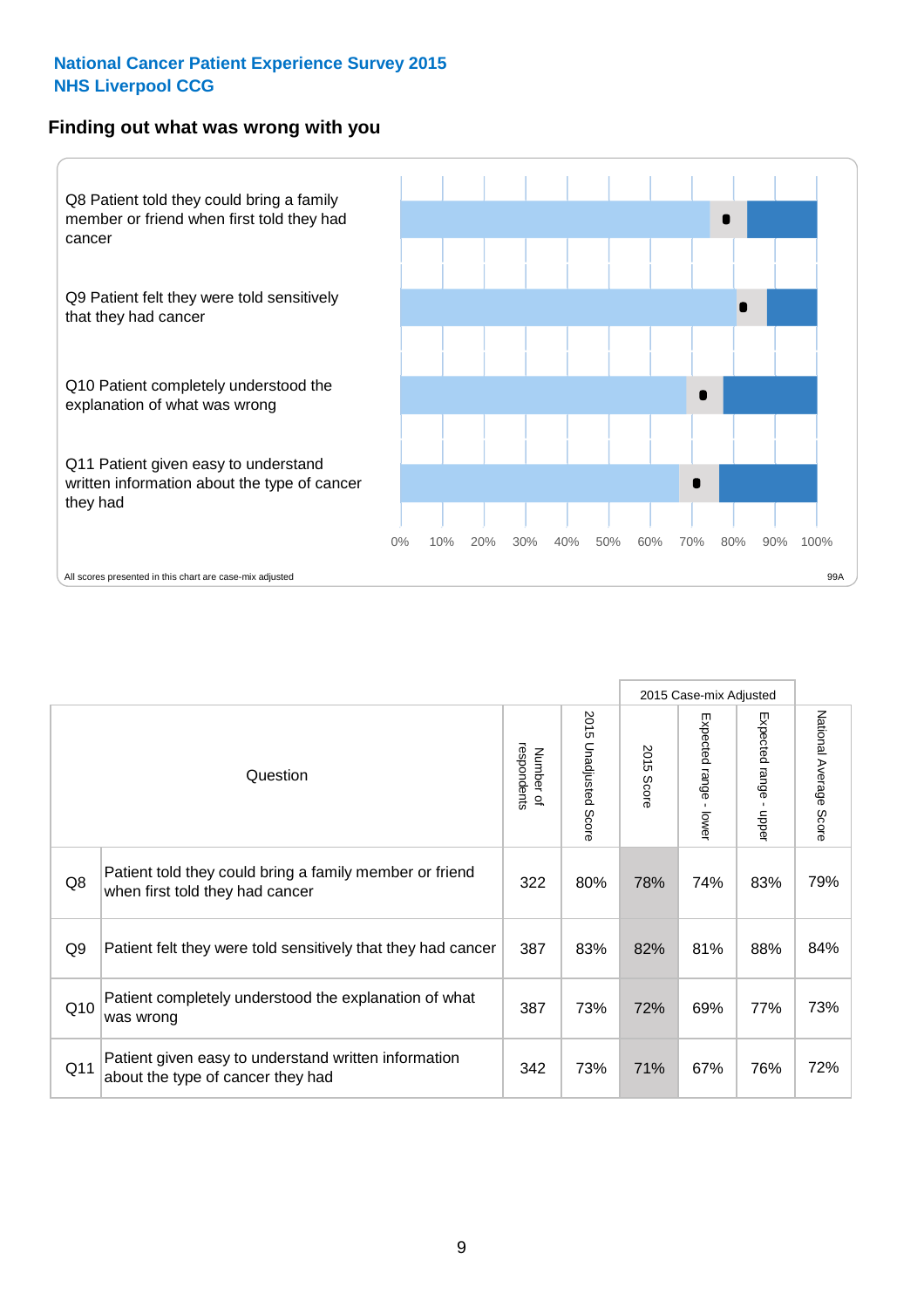### **Finding out what was wrong with you**



|                 |                                                                                         |                          |                                 |               | 2015 Case-mix Adjusted                  |                        |                        |
|-----------------|-----------------------------------------------------------------------------------------|--------------------------|---------------------------------|---------------|-----------------------------------------|------------------------|------------------------|
|                 | Question                                                                                | respondents<br>Number of | 2015<br><b>Unadjusted Score</b> | 2015<br>Score | Expected range<br>$\mathbf{r}$<br>lower | Expected range - upper | National Average Score |
| Q12             | Patient felt that treatment options were completely<br>explained                        | 340                      | 84%                             | 85%           | 79%                                     | 87%                    | 83%                    |
| Q13             | Possible side effects explained in an understandable way                                | 378                      | 73%                             | 74%           | 68%                                     | 77%                    | 73%                    |
| Q14             | Patient given practical advice and support in dealing with<br>side effects of treatment | 368                      | 66%                             | 66%           | 61%                                     | 71%                    | 66%                    |
| Q <sub>15</sub> | Patient definitely told about side effects that could affect<br>them in the future      | 355                      | 55%                             | 53%           | 49%                                     | 60%                    | 54%                    |
| Q16             | Patient definitely involved in decisions about care and<br>treatment                    | 375                      | 78%                             | 78%           | 73%                                     | 82%                    | 78%                    |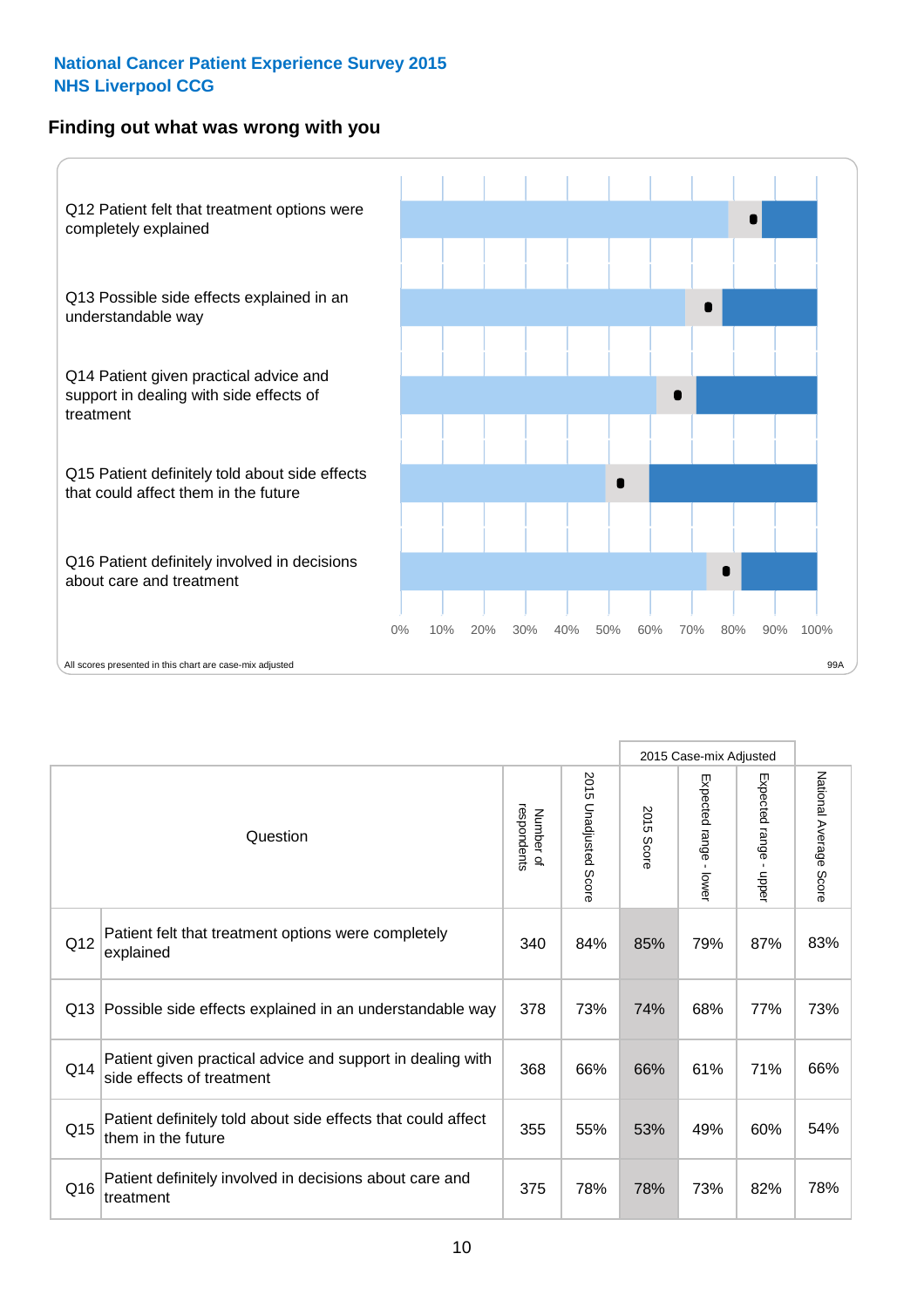### **Clinical Nurse Specialist**



|     |                                                                                     |                          |                                 |               | 2015 Case-mix Adjusted       |                         |                        |
|-----|-------------------------------------------------------------------------------------|--------------------------|---------------------------------|---------------|------------------------------|-------------------------|------------------------|
|     | Question                                                                            | Number of<br>respondents | 2015<br><b>Unadjusted Score</b> | 2015<br>Score | Expected<br>I range<br>lower | Expected range<br>nbber | National Average Score |
| Q17 | Patient given the name of the CNS who would support<br>them through their treatment | 370                      | 90%                             | 91%           | 87%                          | 93%                     | 90%                    |
| Q18 | Patient found it easy to contact their CNS                                          | 303                      | 88%                             | 88%           | 82%                          | 91%                     | 87%                    |
| Q19 | Get understandable answers to important questions all or<br>most of the time        | 298                      | 89%                             | 90%           | 85%                          | 92%                     | 89%                    |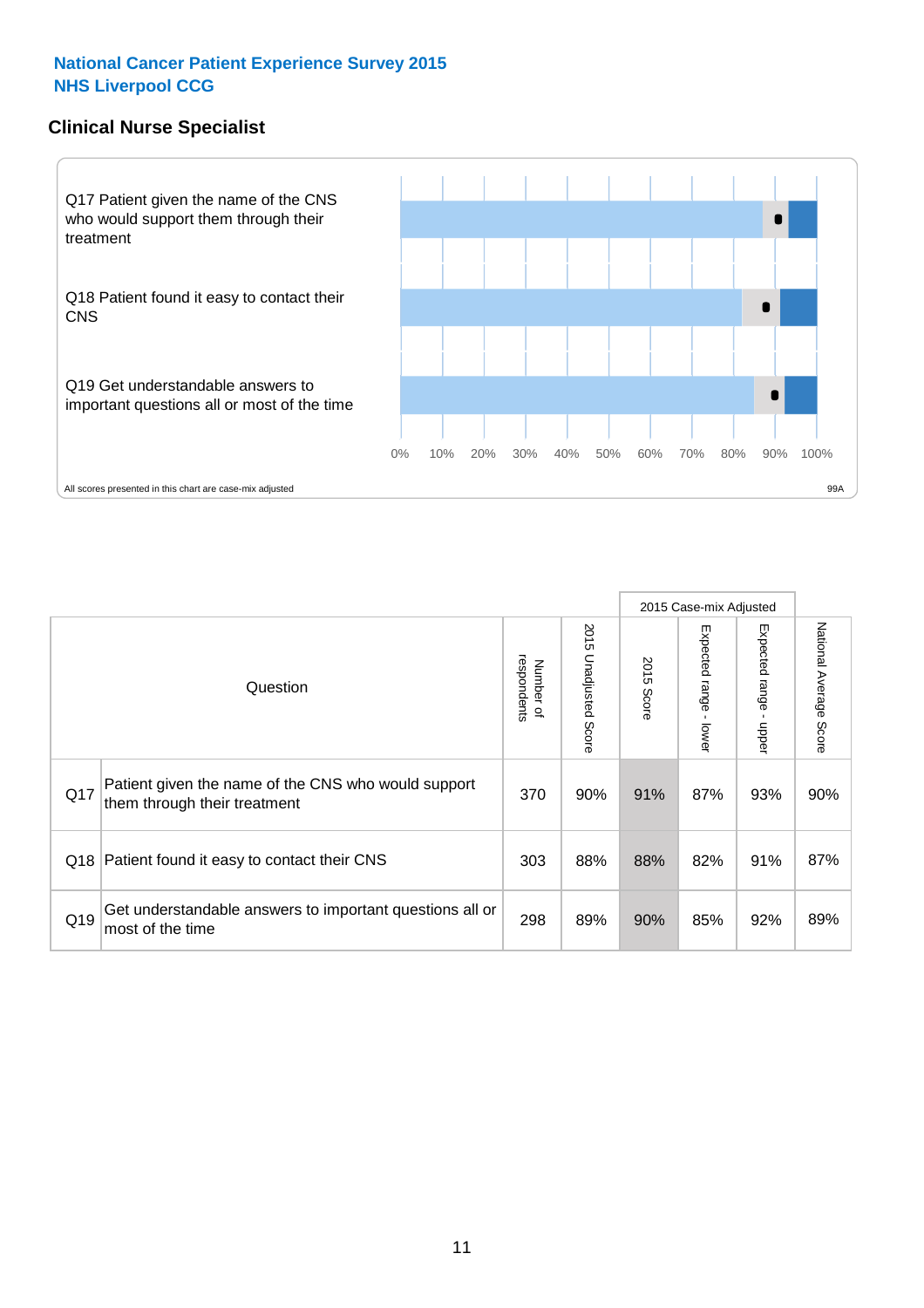#### **Support for people with cancer**



|                 |                                                                                            |                          |                                 |               | 2015 Case-mix Adjusted  |                                         |                        |
|-----------------|--------------------------------------------------------------------------------------------|--------------------------|---------------------------------|---------------|-------------------------|-----------------------------------------|------------------------|
|                 | Question                                                                                   | respondents<br>Number of | 2015<br><b>Unadjusted Score</b> | 2015<br>Score | Expected range<br>lower | Expected range<br>$\mathbf{I}$<br>nbber | National Average Score |
| Q <sub>20</sub> | Hospital staff gave information about support groups                                       | 285                      | 78%                             | 79%           | 78%                     | 88%                                     | 83%                    |
| Q <sub>21</sub> | Hospital staff gave information about impact cancer could<br>have on day to day activities | 273                      | 79%                             | 80%           | 76%                     | 85%                                     | 81%                    |
| Q22             | Hospital staff gave information on getting financial help                                  | 240                      | 50%                             | 53%           | 48%                     | 61%                                     | 55%                    |
| Q <sub>23</sub> | Hospital staff told patient they could get free prescriptions                              | 191                      | 76%                             | 74%           | 74%                     | 86%                                     | 80%                    |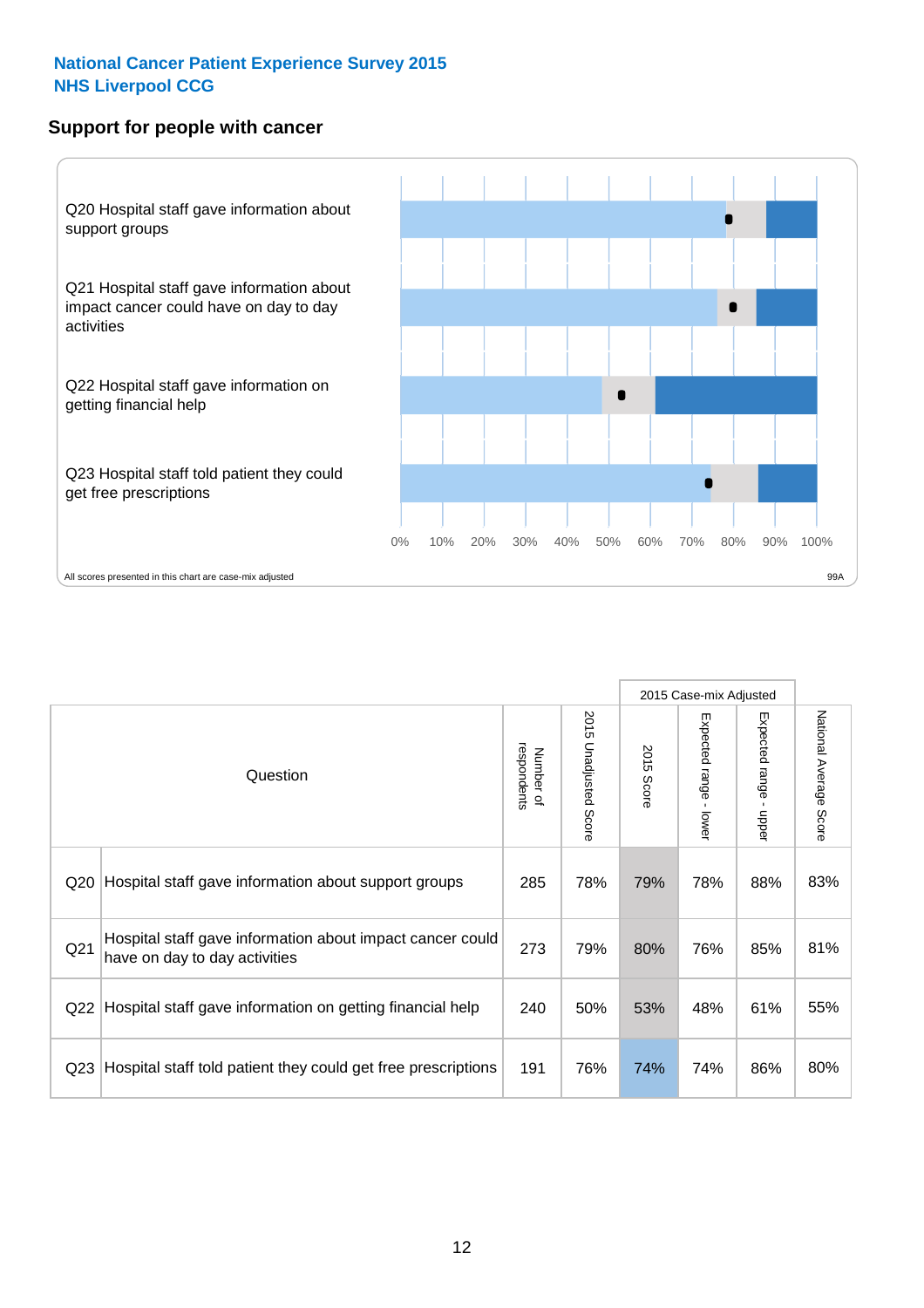## **Operations**



|     |                                                                 |                                              |                             |                       | 2015 Case-mix Adjusted     |                            |                              |
|-----|-----------------------------------------------------------------|----------------------------------------------|-----------------------------|-----------------------|----------------------------|----------------------------|------------------------------|
|     | Question                                                        | respondents<br>Number<br>$\overline{\sigma}$ | 2015<br>Unadjusted<br>Score | 8<br>∸<br>CΠ<br>Score | Expected<br>range<br>lower | Expected<br>range<br>doper | National<br>Average<br>Score |
| Q26 | Staff explained how operation had gone in<br>understandable way | 191                                          | 80%                         | 79%                   | 72%                        | 83%                        | 78%                          |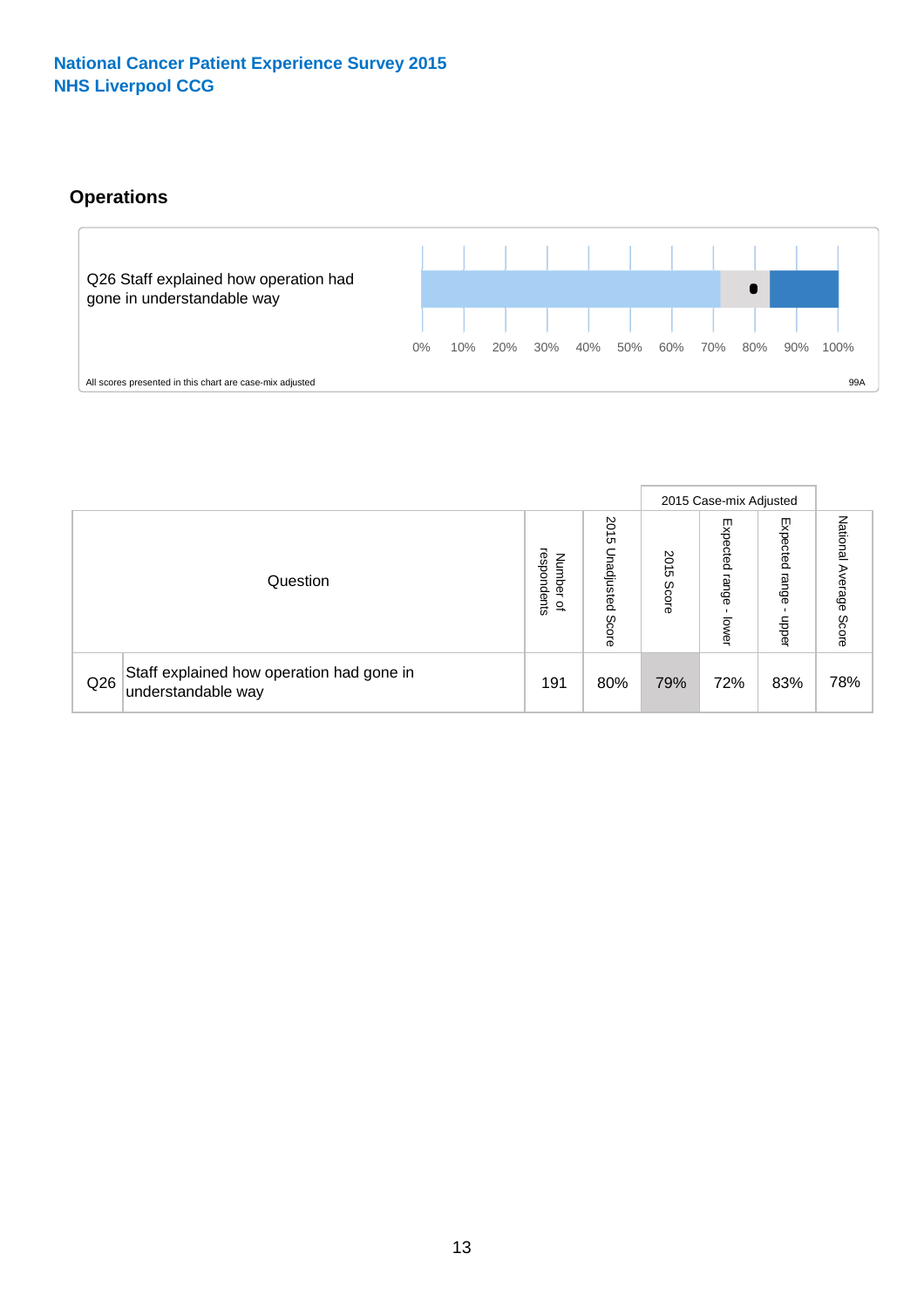## **Hospital care as an inpatient (Part 1 of 3)**



All scores presented in this chart are case-mix adjusted states and provide the entries of the state of the state of the state of the state of the state of the state of the state of the state of the state of the state of t

|                 |                                                                                           |                          |                       |                      | 2015 Case-mix Adjusted                  |                                           |                        |
|-----------------|-------------------------------------------------------------------------------------------|--------------------------|-----------------------|----------------------|-----------------------------------------|-------------------------------------------|------------------------|
|                 | Question                                                                                  | respondents<br>Number of | 2015 Unadjusted Score | 2015<br><b>Score</b> | Expected range<br>$\mathbf{r}$<br>lower | Expected range<br>$\blacksquare$<br>nbber | National Average Score |
| Q28             | Groups of doctors or nurses did not talk in front of patient<br>as if they were not there | 215                      | 83%                   | 85%                  | 76%                                     | 87%                                       | 81%                    |
| Q29             | Patient had confidence and trust in all doctors treating<br>them                          | 219                      | 89%                   | 88%                  | 79%                                     | 89%                                       | 84%                    |
| Q30             | Patient's family or someone close definitely had<br>opportunity to talk to doctor         | 193                      | 75%                   | 74%                  | 66%                                     | 78%                                       | 72%                    |
| Q <sub>31</sub> | Patient had confidence and trust in all ward nurses                                       | 219                      | 75%                   | 73%                  | 66%                                     | 78%                                       | 72%                    |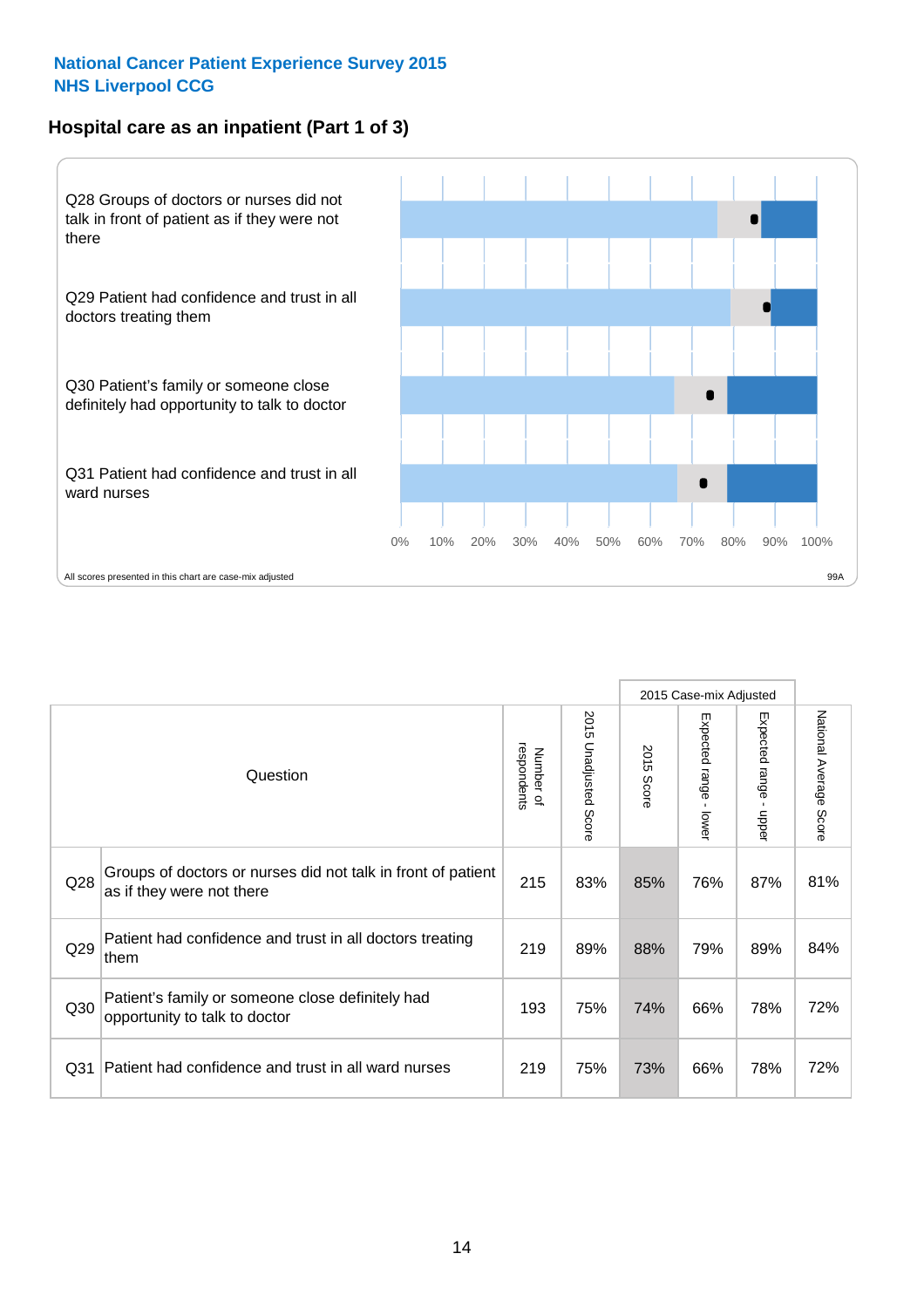## **Hospital care as an inpatient (Part 2 of 3)**



|                 |                                                                         |                          |                          |               | 2015 Case-mix Adjusted                  |                                           |                        |
|-----------------|-------------------------------------------------------------------------|--------------------------|--------------------------|---------------|-----------------------------------------|-------------------------------------------|------------------------|
|                 | Question                                                                | respondents<br>Number of | 2015<br>Unadjusted Score | 2015<br>Score | Expected range<br>$\mathbf{r}$<br>lower | Expected range<br>$\blacksquare$<br>nbber | National Average Score |
| Q <sub>32</sub> | Always / nearly always enough nurses on duty                            | 217                      | 68%                      | 66%           | 60%                                     | 72%                                       | 66%                    |
| Q <sub>33</sub> | All staff asked patient what name they preferred to be<br>called by     | 216                      | 71%                      | 69%           | 57%                                     | 76%                                       | 67%                    |
| Q <sub>34</sub> | Always given enough privacy when discussing condition<br>or treatment   | 219                      | 84%                      | 83%           | 80%                                     | 90%                                       | 85%                    |
| Q35             | Patient was able to discuss worries or fears with staff<br>during visit | 165                      | 55%                      | 53%           | 44%                                     | 59%                                       | 52%                    |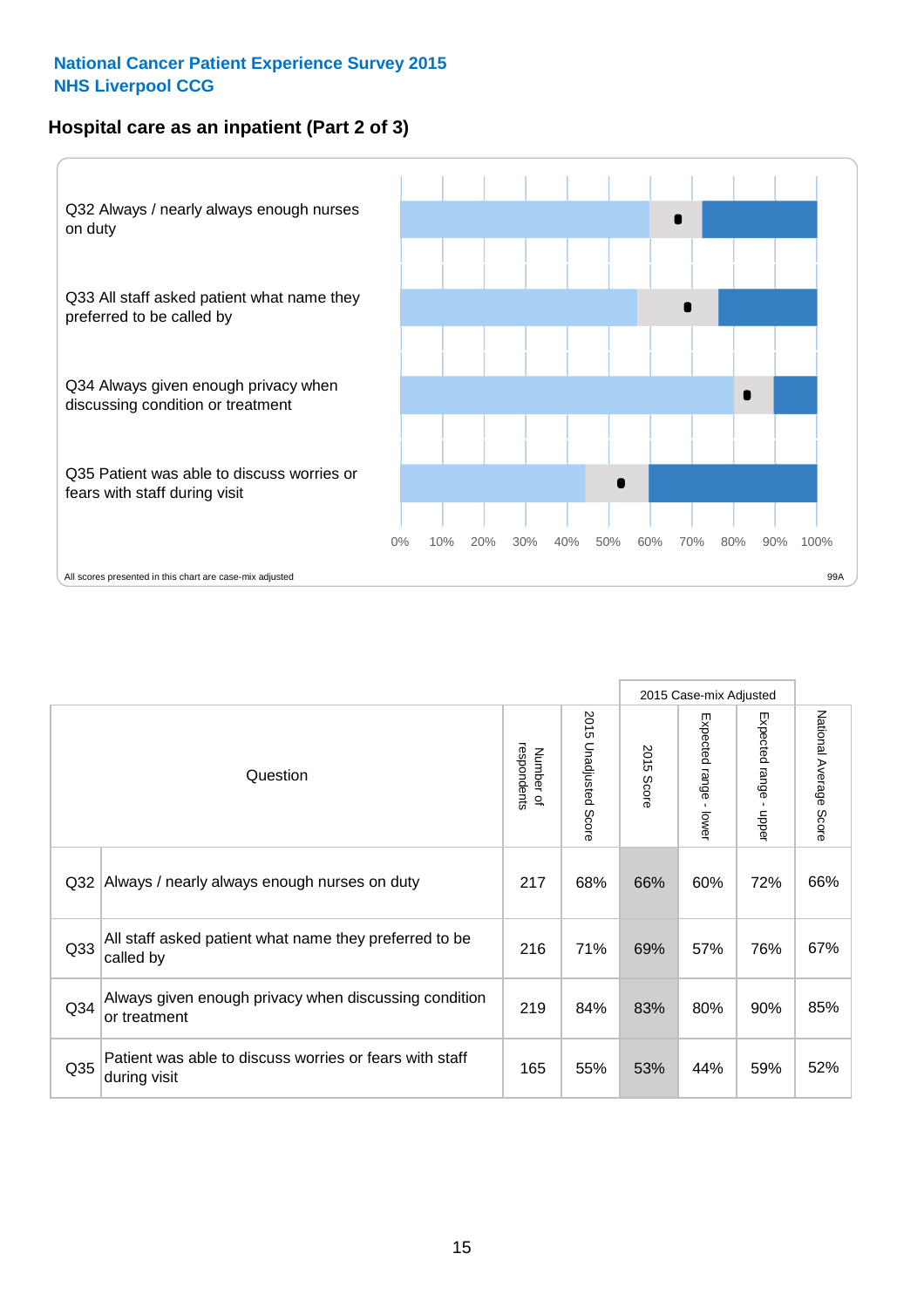## **Hospital care as an inpatient (Part 3 of 3)**



|                 |                                                                                     |                          |                                 |               | 2015 Case-mix Adjusted  |                           |                        |
|-----------------|-------------------------------------------------------------------------------------|--------------------------|---------------------------------|---------------|-------------------------|---------------------------|------------------------|
|                 | Question                                                                            | respondents<br>Number of | 2015<br><b>Unadjusted Score</b> | 2015<br>Score | Expected range<br>lower | Expected range<br>- nbber | National Average Score |
| Q36             | Hospital staff definitely did everything to help control pain                       | 201                      | 87%                             | 86%           | 79%                     | 89%                       | 84%                    |
| Q <sub>37</sub> | Always treated with respect and dignity by staff                                    | 219                      | 88%                             | 87%           | 83%                     | 92%                       | 87%                    |
| Q38             | Given clear written information about what should / should<br>not do post discharge | 207                      | 88%                             | 87%           | 80%                     | 89%                       | 84%                    |
| Q39             | Staff told patient who to contact if worried post discharge                         | 211                      | 95%                             | 95%           | 90%                     | 97%                       | 94%                    |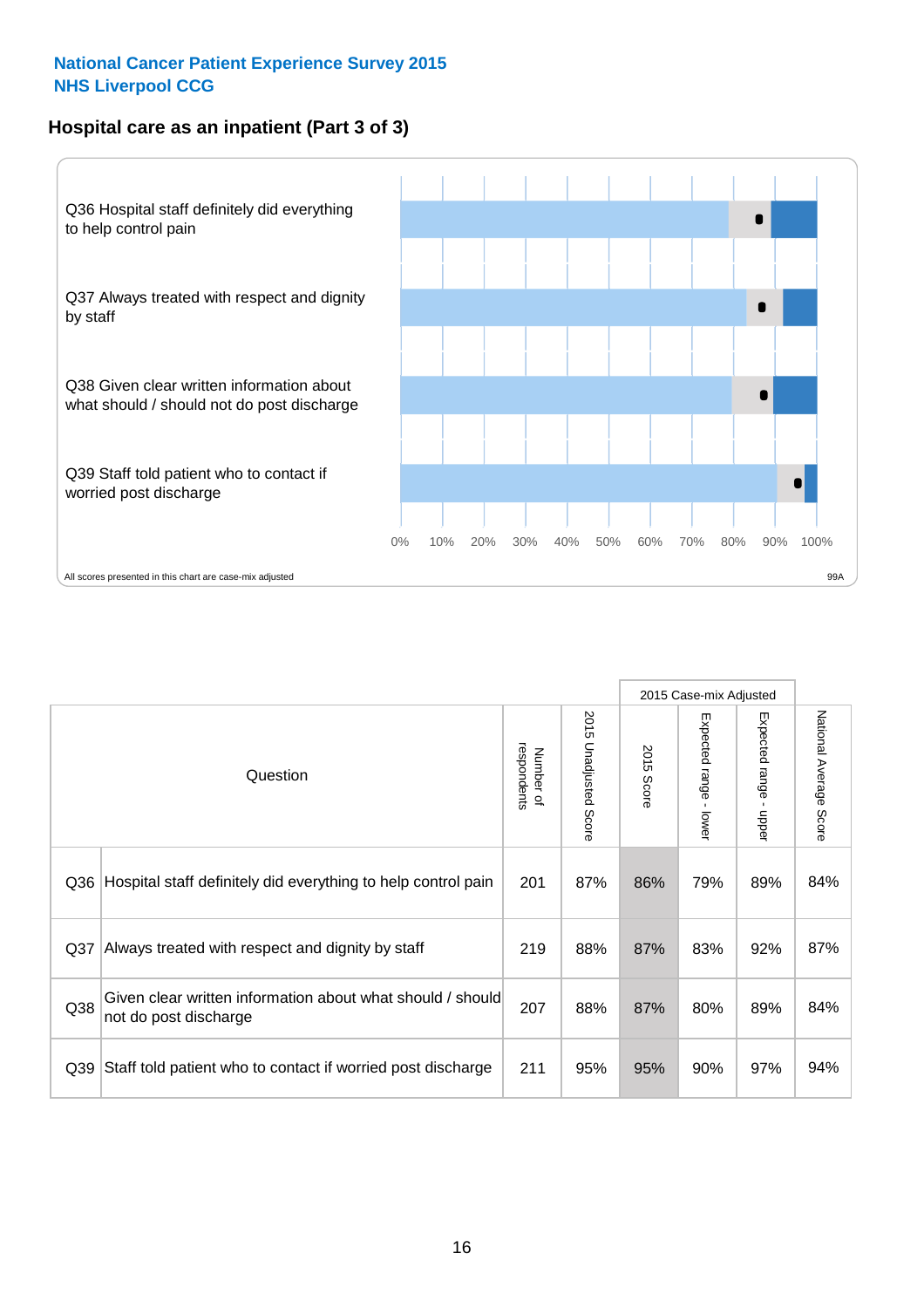## **Hospital care as a day patient / outpatient (Part 1 of 2)**



|     |                                                                                    |                          |                                 | 2015 Case-mix Adjusted |                                           |                                           |                        |
|-----|------------------------------------------------------------------------------------|--------------------------|---------------------------------|------------------------|-------------------------------------------|-------------------------------------------|------------------------|
|     | Question                                                                           | respondents<br>Number of | 2015<br><b>Unadjusted Score</b> | 2015<br><b>Score</b>   | Expected range<br>$\blacksquare$<br>lower | Expected range<br>$\blacksquare$<br>nbber | National Average Score |
| Q41 | Patient was able to discuss worries or fears with staff<br>during visit            | 279                      | 67%                             | 67%                    | 64%                                       | 76%                                       | 70%                    |
| Q42 | Doctor had the right notes and other documentation with<br>them                    | 335                      | 98%                             | 98%                    | 93%                                       | 98%                                       | 96%                    |
| Q44 | Beforehand patient had all information needed about<br>radiotherapy treatment      | 100                      | 83%                             | 82%                    | 79%                                       | 93%                                       | 86%                    |
| Q45 | Patient given understandable information about whether<br>radiotherapy was working | 90                       | 64%                             | 63%                    | 49%                                       | 70%                                       | 60%                    |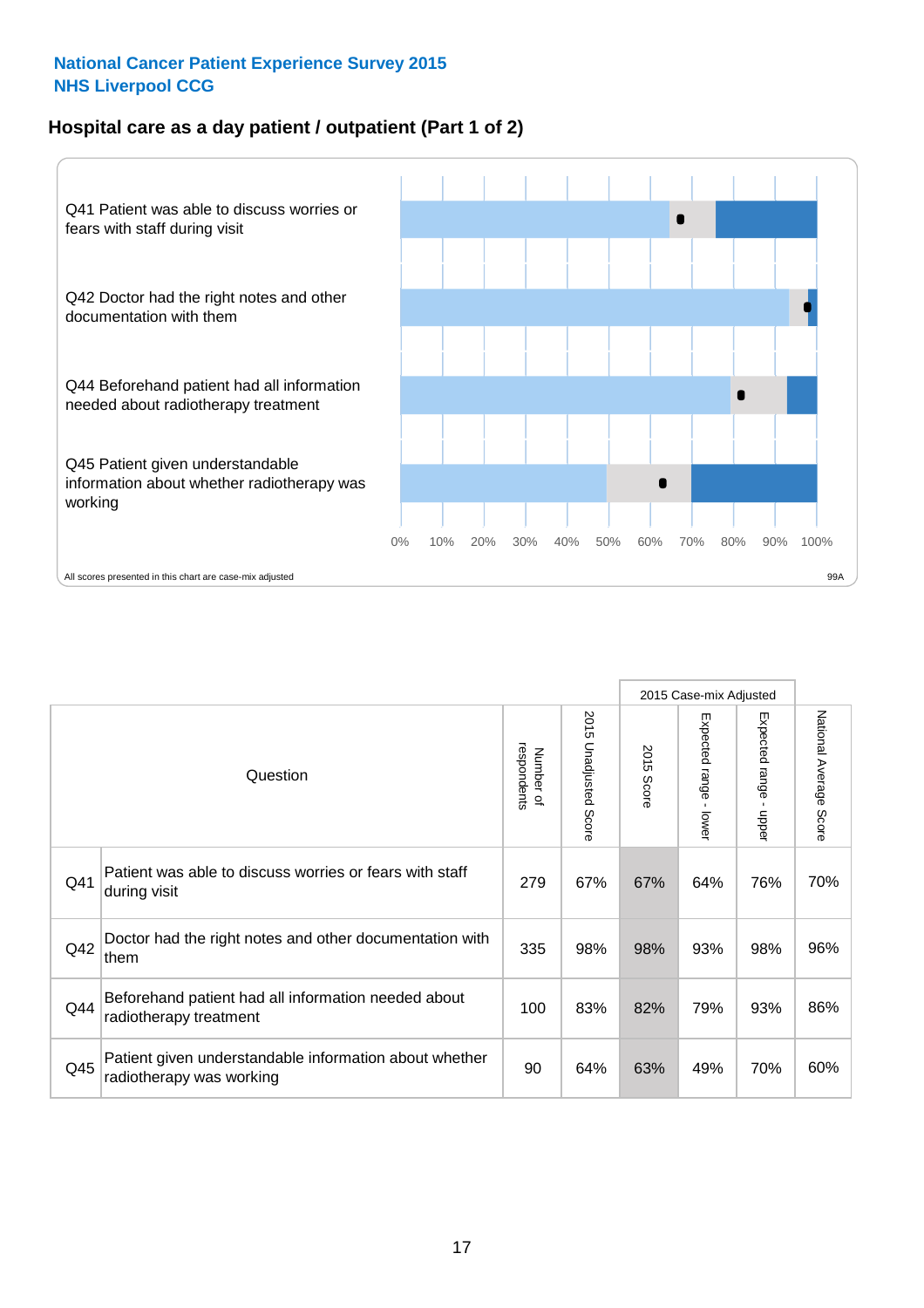### **Hospital care as a day patient / outpatient (Part 2 of 2)**



|     |                                                                                    |                                       |                             | 2015 Case-mix Adjusted |                         |                            |                           |
|-----|------------------------------------------------------------------------------------|---------------------------------------|-----------------------------|------------------------|-------------------------|----------------------------|---------------------------|
|     | Question                                                                           | respondents<br>Number<br>$\mathbf{Q}$ | 2015<br>Unadjusted<br>Score | 2015<br>Score          | Expected range<br>lower | Expected<br>range<br>doper | National Average<br>Score |
| Q47 | Beforehand patient had all information needed about<br>chemotherapy treatment      | 129                                   | 84%                         | 85%                    | 78%                     | 91%                        | 84%                       |
| Q48 | Patient given understandable information about whether<br>chemotherapy was working | 118                                   | 65%                         | 64%                    | 59%                     | 76%                        | 68%                       |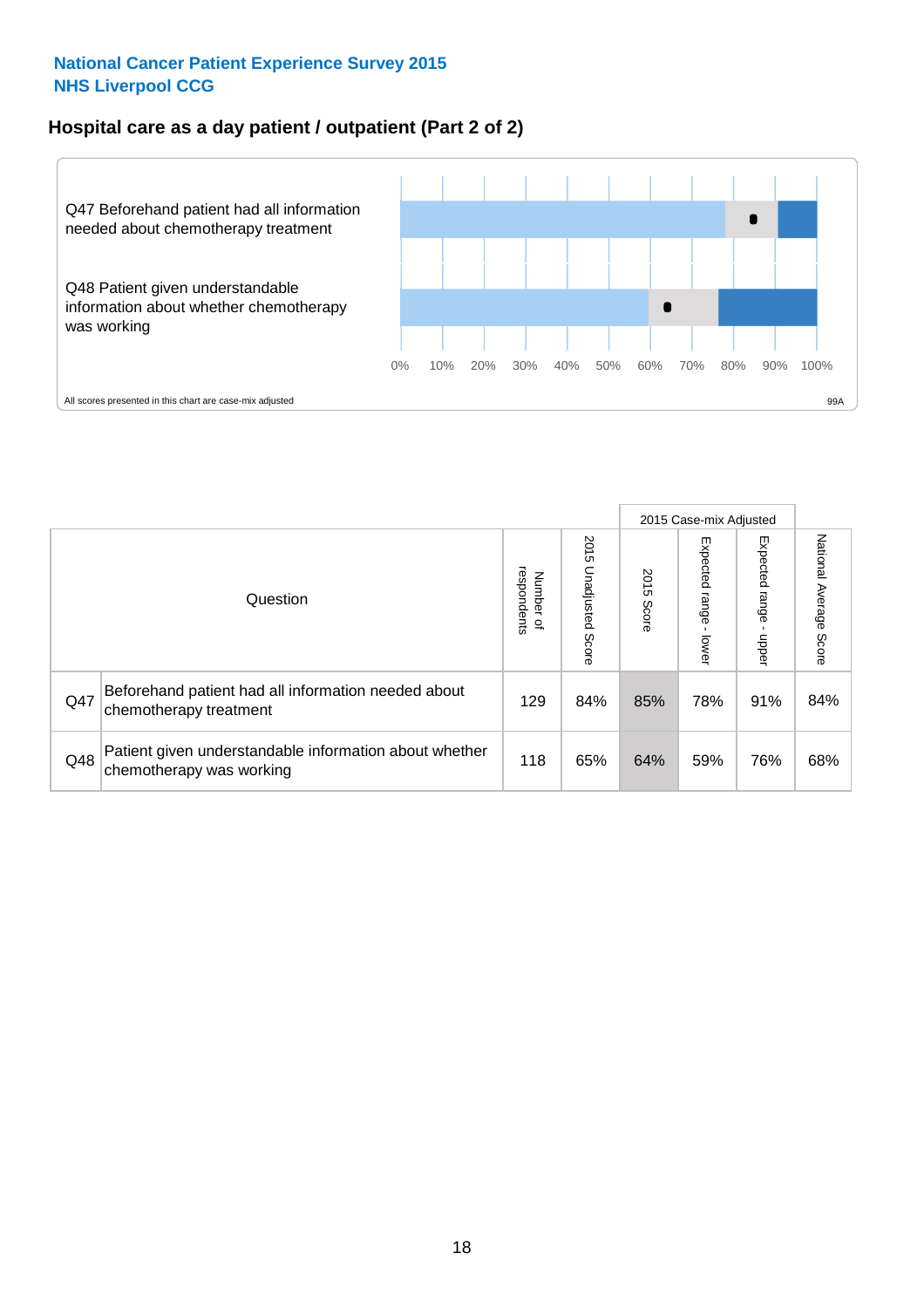#### **Home care and support**



|     |                                                                                                     |                          |                          | 2015 Case-mix Adjusted |                         |                         |                        |
|-----|-----------------------------------------------------------------------------------------------------|--------------------------|--------------------------|------------------------|-------------------------|-------------------------|------------------------|
|     | Question                                                                                            | respondents<br>Number of | 2015<br>Unadjusted Score | 2015<br>Score          | Expected range<br>lower | Expected range<br>nbber | National Average Score |
| Q49 | Hospital staff gave family or someone close all the<br>information needed to help with care at home | 313                      | 59%                      | 59%                    | 52%                     | 63%                     | 58%                    |
| Q50 | Patient definitely given enough support from health or<br>social services during treatment          | 229                      | 62%                      | 63%                    | 46%                     | 61%                     | 54%                    |
| Q51 | Patient definitely given enough support from health or<br>social services after treatment           | 151                      | 55%                      | 55%                    | 37%                     | 53%                     | 45%                    |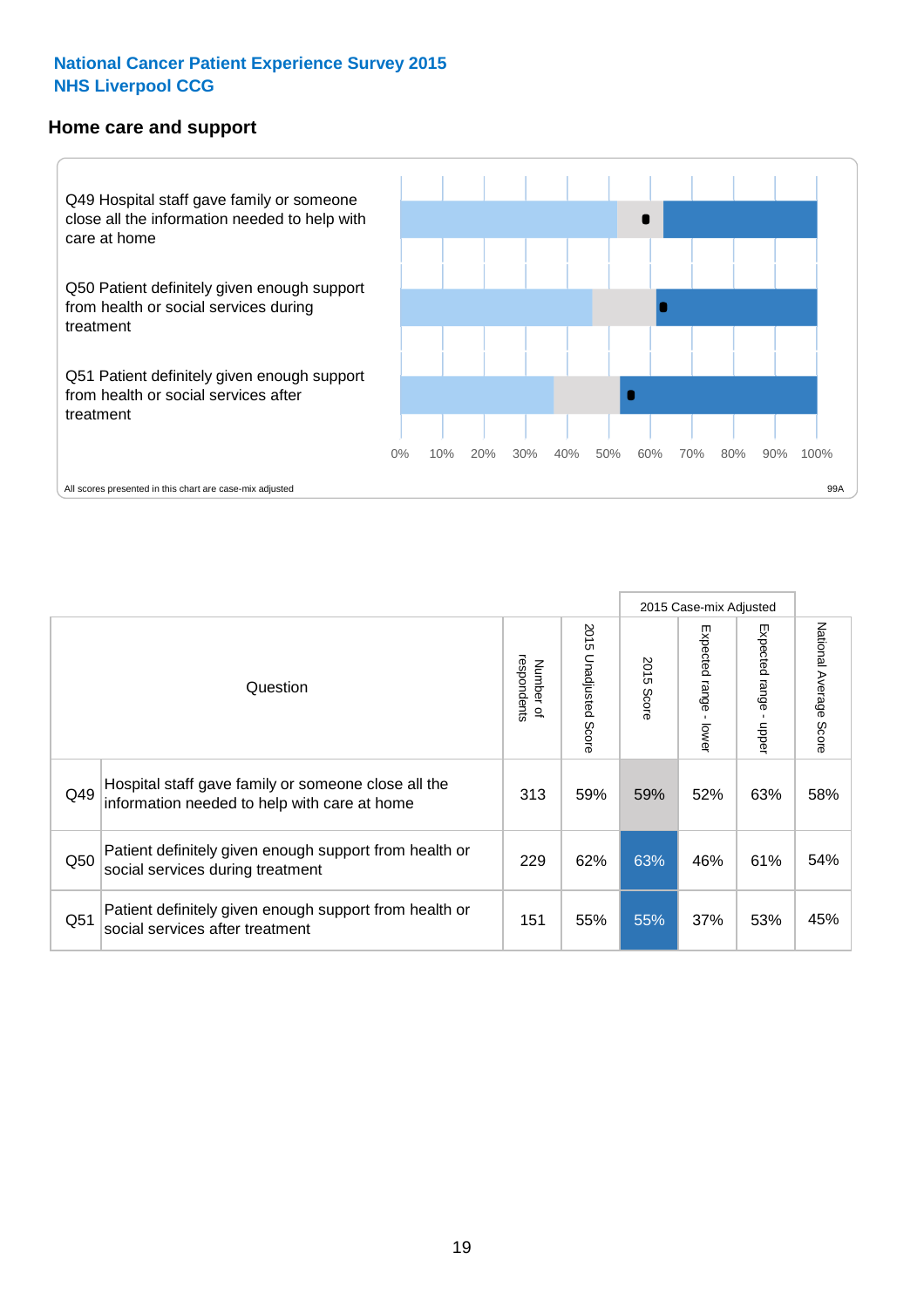## **Care from your general practice**



|     |                                                                           |                                       |                             | 2015 Case-mix Adjusted |                                    |                            |                           |
|-----|---------------------------------------------------------------------------|---------------------------------------|-----------------------------|------------------------|------------------------------------|----------------------------|---------------------------|
|     | Question                                                                  | respondents<br>Number<br>$\mathbf{Q}$ | 2015<br>Unadjusted<br>Score | 2015<br>Score          | Expected<br><b>Irange</b><br>lower | Expected<br>range<br>doper | National Average<br>Score |
| Q52 | GP given enough information about patient's condition<br>and treatment    | 312                                   | 98%                         | 98%                    | 93%                                | 98%                        | 95%                       |
| Q53 | Practice staff definitely did everything they could to<br>support patient | 268                                   | 63%                         | 63%                    | 57%                                | 68%                        | 63%                       |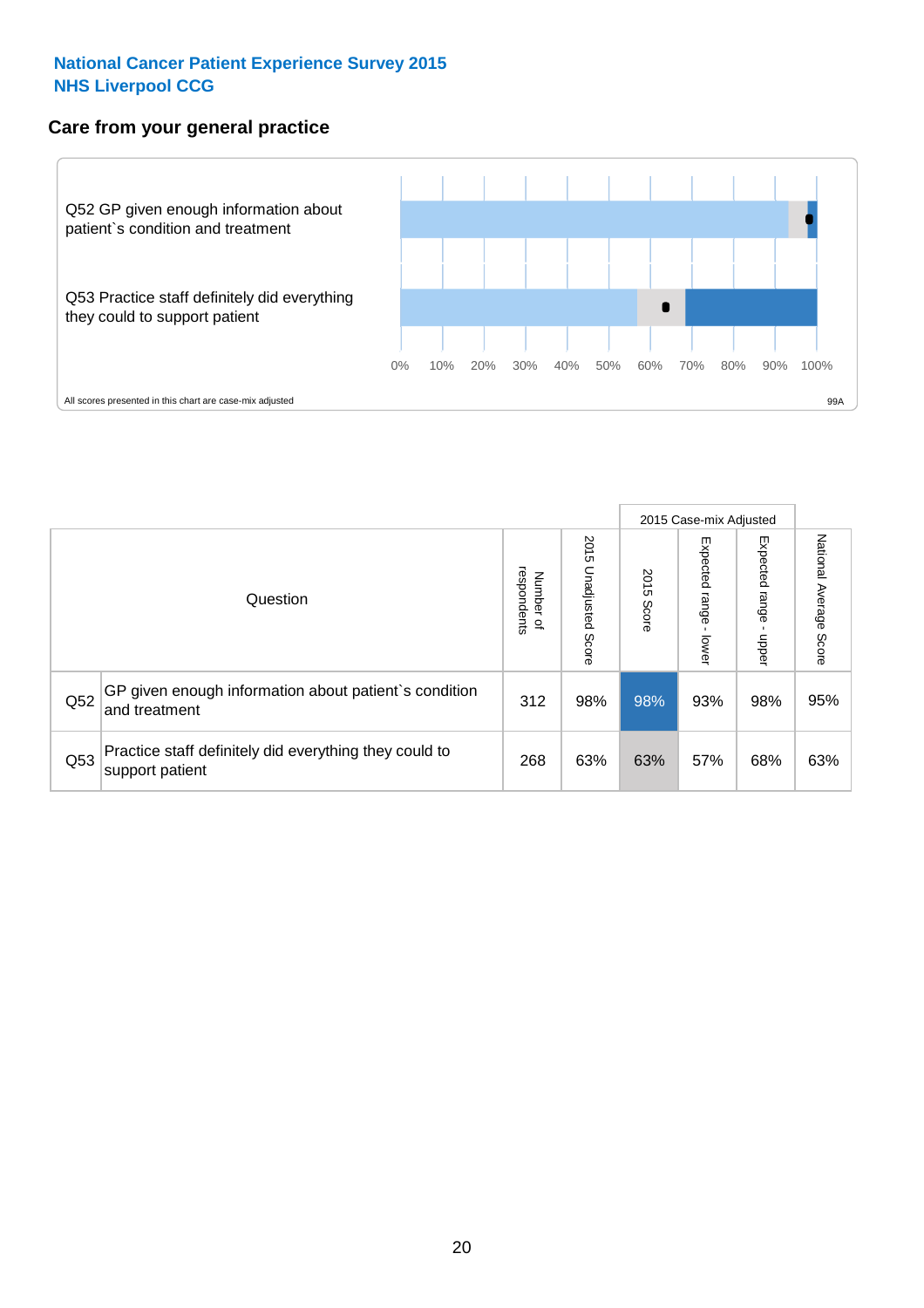## **Your overall NHS care (Part 1 of 2)**



|     |                                                                    |                          |                                 | 2015 Case-mix Adjusted |                         |                                           |                        |
|-----|--------------------------------------------------------------------|--------------------------|---------------------------------|------------------------|-------------------------|-------------------------------------------|------------------------|
|     | Question                                                           | respondents<br>Number of | 2015<br><b>Unadjusted Score</b> | 2015<br><b>Score</b>   | Expected range<br>lower | Expected range<br>$\blacksquare$<br>nbber | National Average Score |
| Q54 | Hospital and community staff always worked well together           | 370                      | 66%                             | 64%                    | 55%                     | 66%                                       | 61%                    |
| Q55 | Patient given a care plan                                          | 290                      | 40%                             | 36%                    | 27%                     | 39%                                       | 33%                    |
| Q56 | Overall the administration of the care was very good /<br>good     | 380                      | 92%                             | 92%                    | 86%                     | 92%                                       | 89%                    |
| Q57 | Length of time for attending clinics and appointments was<br>right | 375                      | 70%                             | 67%                    | 59%                     | 73%                                       | 66%                    |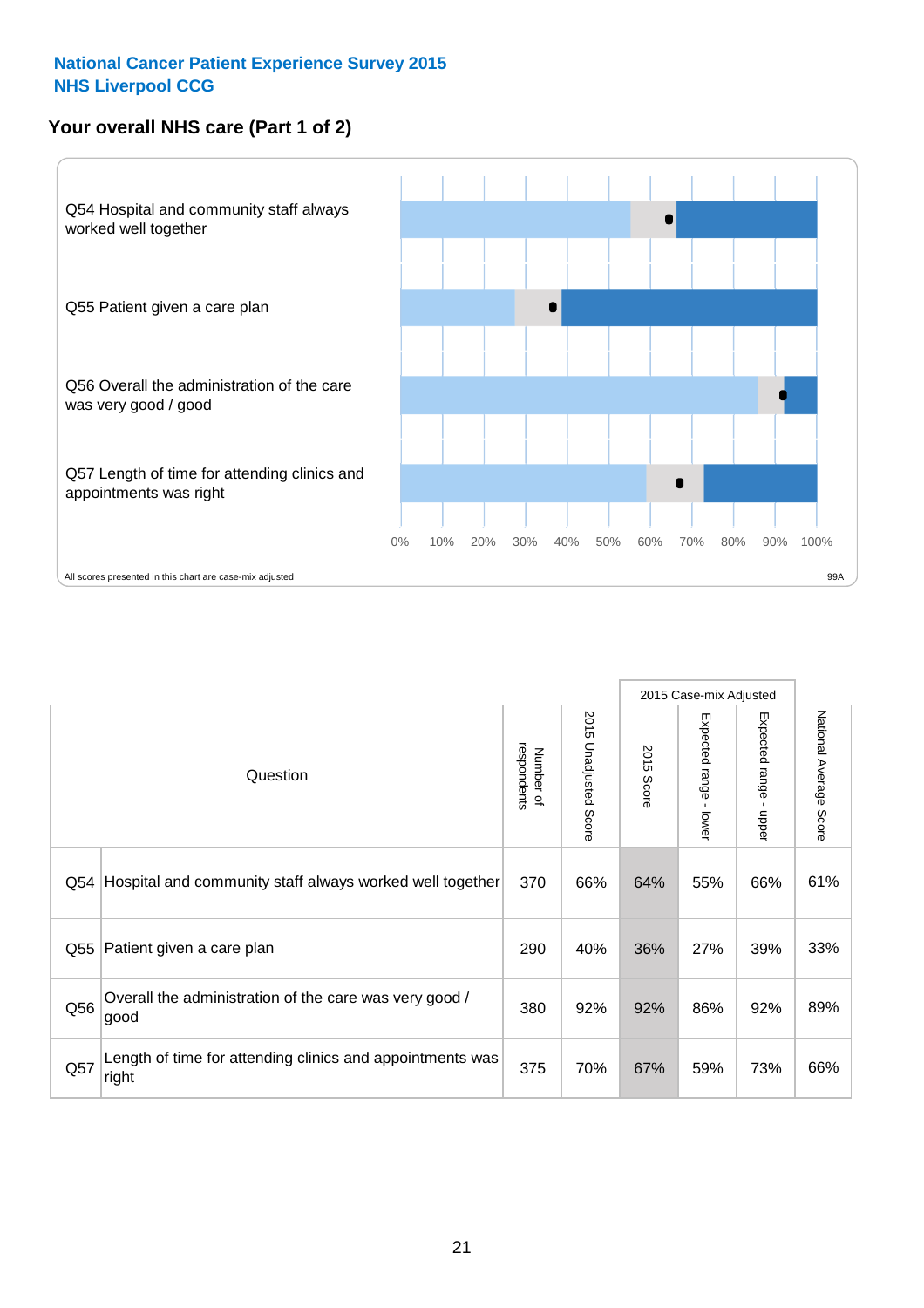## **Your overall NHS care (Part 2 of 2)**



|     |                                                       |                                   |                             |               |                            | 2015 Case-mix Adjusted     |                        |
|-----|-------------------------------------------------------|-----------------------------------|-----------------------------|---------------|----------------------------|----------------------------|------------------------|
|     | Question                                              | respondents<br>Number<br>$\Omega$ | 2015<br>Unadjusted<br>Score | 2015<br>Score | Expected<br>range<br>lower | Expected<br>range<br>nbber | National Average Score |
| Q58 | Taking part in cancer research discussed with patient | 361                               | 23%                         | 23%           | 21%                        | 36%                        | 28%                    |



|     |                                                                        |                                              |                             |               |                                                           | 2015 Case-mix Adjusted                                          |                           |
|-----|------------------------------------------------------------------------|----------------------------------------------|-----------------------------|---------------|-----------------------------------------------------------|-----------------------------------------------------------------|---------------------------|
|     | Question                                                               | respondents<br>Number<br>$\overline{\sigma}$ | 2015<br>Unadjusted<br>Score | 2015<br>Score | OWer<br>limit<br>range<br>$\overline{\sigma}$<br>expected | Upper<br>limit<br>range<br>$\overline{\mathcal{C}}$<br>expected | National Average<br>Score |
| Q59 | Patient's average rating of care scored from very poor to<br>very good | 372                                          | 8.9                         | 8.9           | 8.5                                                       | 8.9                                                             | 8.7                       |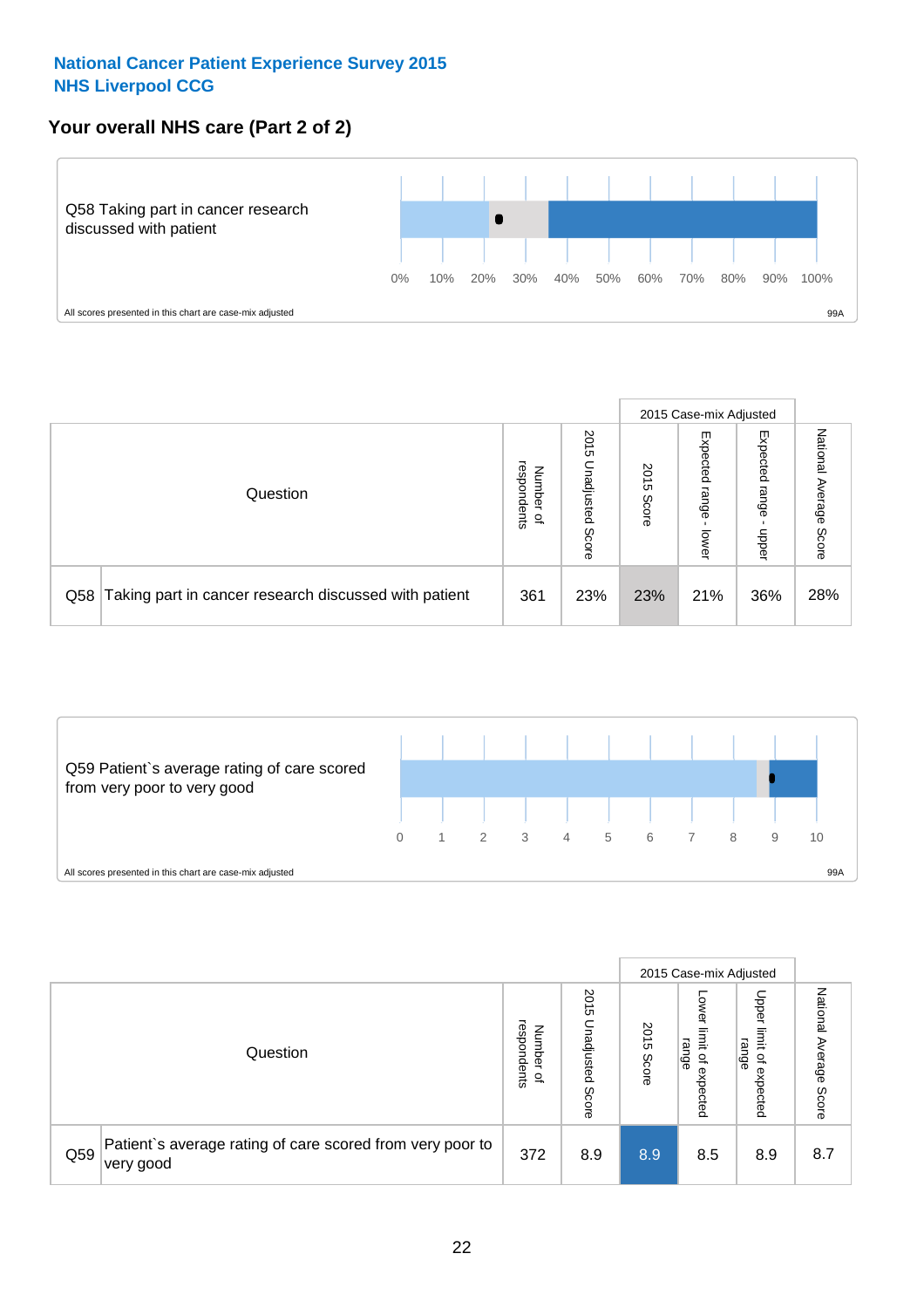## **Comparisons by tumour group for this CCG**

The following tables show the unadjusted CCG and the national percentage scores for each question broken down by tumour group. Where a cell in the table contains an asterisk this indicates that the number of patients in that group was below 21 and too small to display. Where a cell in the table contains "n.a." this indicates that there were no respondents for that tumour group.

## **Seeing your GP**

|                      | Q1. Saw GP once /<br>had to go to hospital | twice before being told | Q2. Patient thought<br>they were seen as<br>soon as necessary |                 |  |
|----------------------|--------------------------------------------|-------------------------|---------------------------------------------------------------|-----------------|--|
| <b>Cancer type</b>   | This CCG <sup>\$</sup>                     | <b>National</b>         | This CCG <sup>\$</sup>                                        | <b>National</b> |  |
| Brain / CNS          | $\star$                                    | 60%                     | $\star$                                                       | 77%             |  |
| <b>Breast</b>        | 98%                                        | 93%                     | 95%                                                           | 88%             |  |
| Colorectal / LGT     | 70%                                        | 72%                     | 76%                                                           | 80%             |  |
| Gynaecological       | 76%                                        | 75%                     | 76%                                                           | 78%             |  |
| Haematological       | 57%                                        | 64%                     | 87%                                                           | 80%             |  |
| <b>Head and Neck</b> | $\star$                                    | 77%                     | $\star$                                                       | 79%             |  |
| Lung                 | $\star$                                    | 69%                     | 83%                                                           | 83%             |  |
| Prostate             | 85%                                        | 79%                     | 89%                                                           | 85%             |  |
| Sarcoma              | $\star$                                    | 64%                     | $\star$                                                       | 69%             |  |
| <b>Skin</b>          | $\star$                                    | 91%                     | $\star$                                                       | 87%             |  |
| <b>Upper Gastro</b>  | $\star$                                    | 70%                     | $\star$                                                       | 78%             |  |
| Urological           | $\star$                                    | 81%                     | 70%                                                           | 84%             |  |
| Other                | $\star$                                    | 70%                     | $\star$                                                       | 78%             |  |
| <b>All Cancers</b>   | 77%                                        | 76%                     | 85%                                                           | 82%             |  |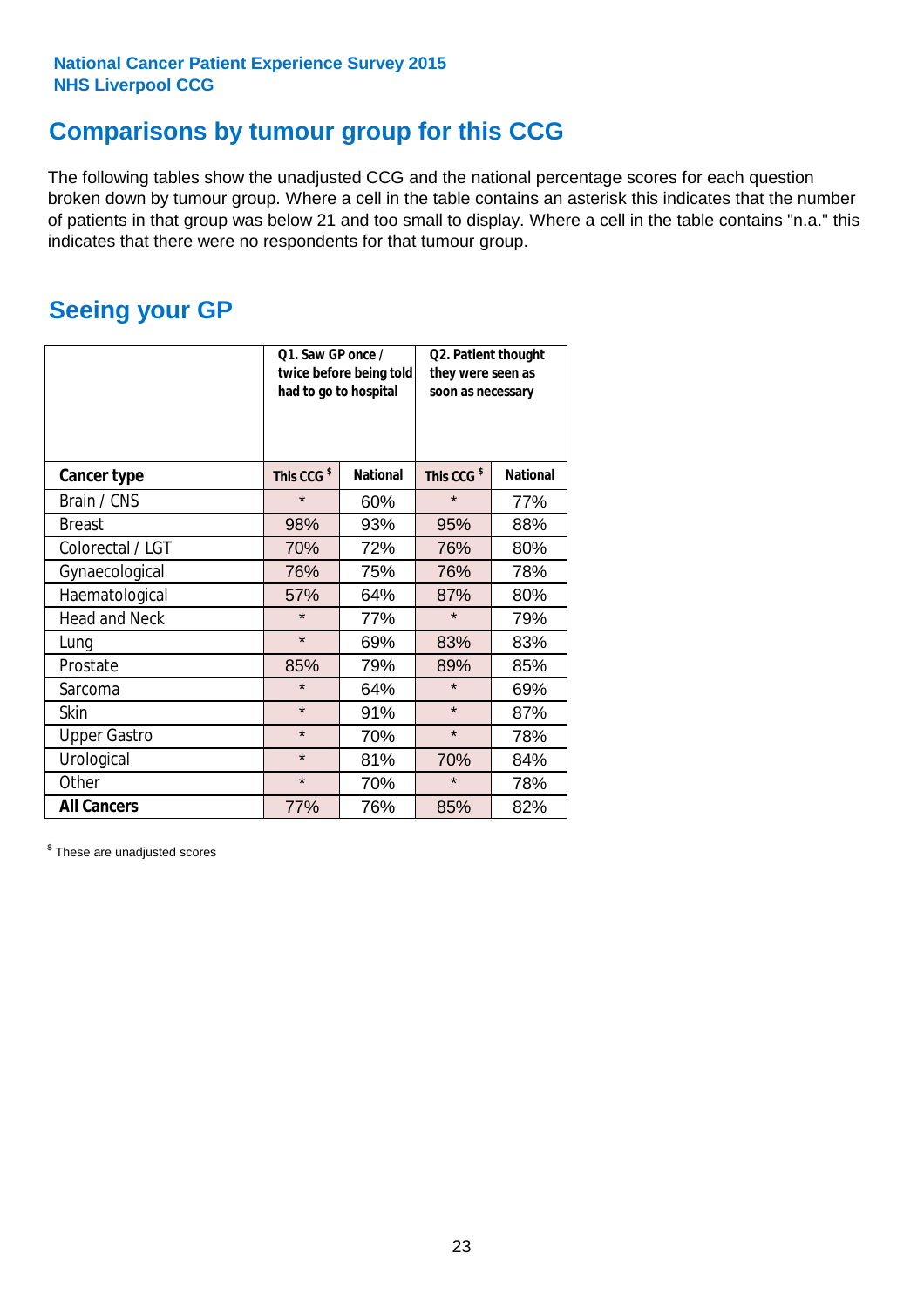## **Diagnostic tests**

|                      | be done was about<br>right | Q6. The length of time<br>waiting for the test to | Q7. Given complete<br>explanation of test<br>results in<br>understandable way |                 |  |
|----------------------|----------------------------|---------------------------------------------------|-------------------------------------------------------------------------------|-----------------|--|
| <b>Cancer type</b>   | This CCG <sup>\$</sup>     | <b>National</b>                                   | This CCG <sup>\$</sup>                                                        | <b>National</b> |  |
| Brain / CNS          | $\star$                    | 87%                                               | $\star$                                                                       | 69%             |  |
| <b>Breast</b>        | 92%                        | 90%                                               | 83%                                                                           | 82%             |  |
| Colorectal / LGT     | 71%                        | 86%                                               | 77%                                                                           | 81%             |  |
| Gynaecological       | 87%                        | 84%                                               | 70%                                                                           | 76%             |  |
| Haematological       | 89%                        | 87%                                               | 73%                                                                           | 76%             |  |
| <b>Head and Neck</b> | $\star$                    | 84%                                               | $\star$                                                                       | 77%             |  |
| Lung                 | 89%                        | 87%                                               | 71%                                                                           | 78%             |  |
| Prostate             | 97%                        | 85%                                               | 82%                                                                           | 79%             |  |
| Sarcoma              | $\star$                    | 81%                                               | $\star$                                                                       | 77%             |  |
| <b>Skin</b>          | $\star$                    | 89%                                               | $\star$                                                                       | 85%             |  |
| <b>Upper Gastro</b>  | $\star$                    | 83%                                               | $\star$                                                                       | 77%             |  |
| Urological           | 67%                        | 85%                                               | $\star$                                                                       | 78%             |  |
| Other                | $\star$<br>85%             |                                                   | $\star$                                                                       | 76%             |  |
| <b>All Cancers</b>   | 88%                        | 87%                                               | 78%                                                                           | 79%             |  |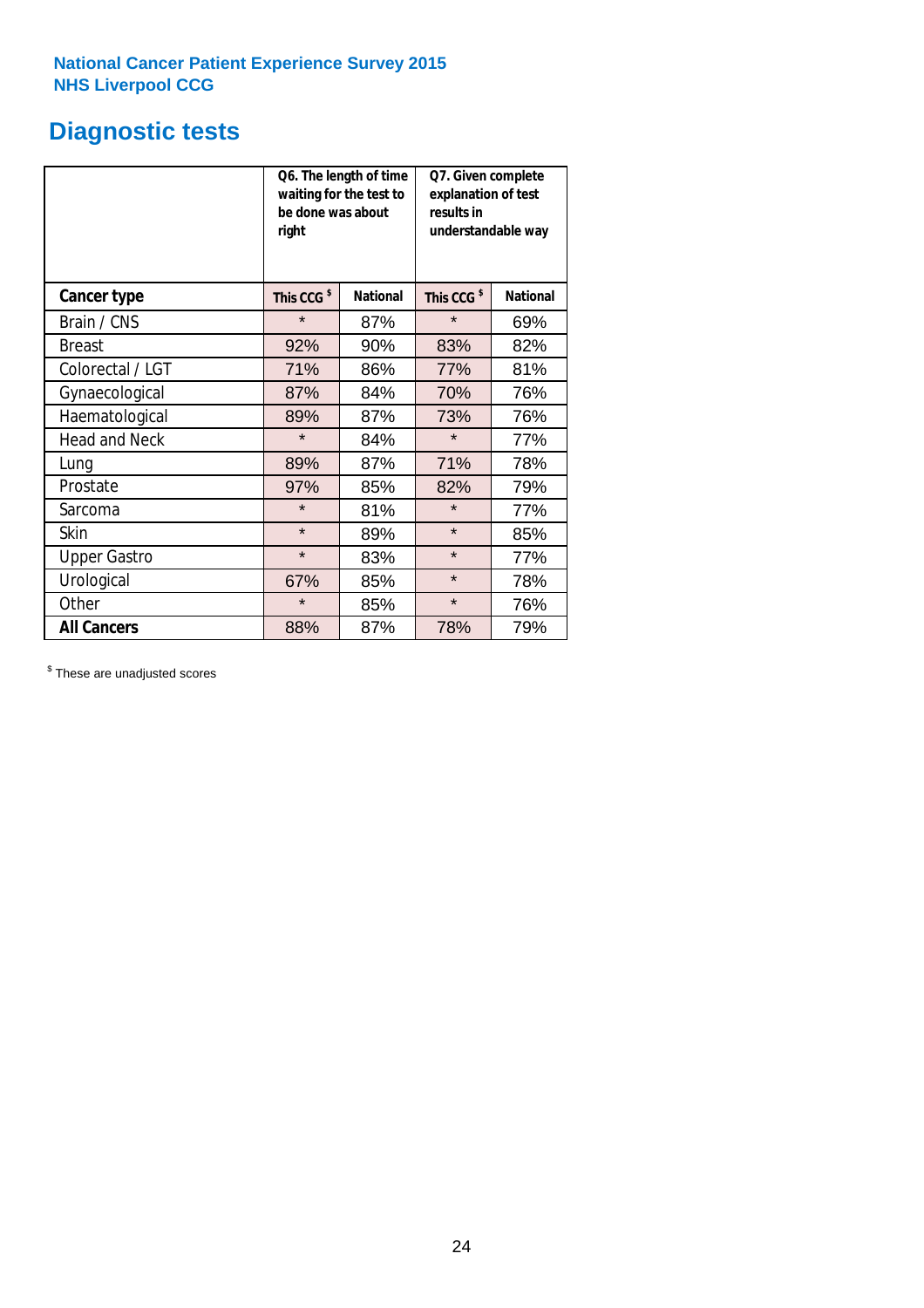## **Finding out what was wrong with you**

|                      | Q8. Patient told they<br>could bring a family<br>member or friend<br>when first told they<br>had cancer |                 | Q9. Patient felt they<br>were told sensitively<br>that they had cancer |                 | Q10. Patient<br>completely understood<br>the explanation of<br>what was wrong |                 | Q11. Patient given<br>easy to understand<br>written information<br>about the type of<br>cancer they had |                 |
|----------------------|---------------------------------------------------------------------------------------------------------|-----------------|------------------------------------------------------------------------|-----------------|-------------------------------------------------------------------------------|-----------------|---------------------------------------------------------------------------------------------------------|-----------------|
| Cancer type          | This CCG <sup>\$</sup>                                                                                  | <b>National</b> | This CCG <sup>\$</sup>                                                 | <b>National</b> | This CCG <sup>\$</sup>                                                        | <b>National</b> | This CCG <sup>\$</sup>                                                                                  | <b>National</b> |
| Brain / CNS          | $\star$                                                                                                 | 85%             | $\star$                                                                | 79%             | $\star$                                                                       | 60%             | $\star$                                                                                                 | 62%             |
| <b>Breast</b>        | 85%                                                                                                     | 83%             | 93%                                                                    | 88%             | 78%                                                                           | 78%             | 79%                                                                                                     | 76%             |
| Colorectal / LGT     | 86%                                                                                                     | 83%             | 88%                                                                    | 85%             | 76%                                                                           | 79%             | 72%                                                                                                     | 71%             |
| Gynaecological       | 86%                                                                                                     | 75%             | 68%                                                                    | 83%             | 80%                                                                           | 73%             | 70%                                                                                                     | 69%             |
| Haematological       | 65%                                                                                                     | 75%             | 82%                                                                    | 83%             | 58%                                                                           | 60%             | 65%                                                                                                     | 74%             |
| <b>Head and Neck</b> | $\star$                                                                                                 | 73%             | $\star$                                                                | 85%             | $\star$                                                                       | 75%             | $\star$                                                                                                 | 61%             |
| Lung                 | 85%                                                                                                     | 80%             | 83%                                                                    | 83%             | 69%                                                                           | 75%             | 57%                                                                                                     | 66%             |
| Prostate             | 87%                                                                                                     | 80%             | 87%                                                                    | 84%             | 81%                                                                           | 78%             | 82%                                                                                                     | 80%             |
| Sarcoma              | $\star$                                                                                                 | 77%             | $\star$                                                                | 82%             | $\star$                                                                       | 63%             | $\star$                                                                                                 | 61%             |
| Skin                 | $\star$                                                                                                 | 71%             | $\star$                                                                | 90%             | $\star$                                                                       | 83%             | $\star$                                                                                                 | 84%             |
| <b>Upper Gastro</b>  | $\star$                                                                                                 | 79%             | $\star$                                                                | 79%             | $\star$                                                                       | 72%             | $\star$                                                                                                 | 64%             |
| Urological           | $\star$                                                                                                 | 74%             | 73%                                                                    | 82%             | 57%                                                                           | 76%             | $\star$                                                                                                 | 71%             |
| Other                | $\star$                                                                                                 | 77%             | $\star$                                                                | 82%             | $\star$                                                                       | 72%             | $\star$                                                                                                 | 61%             |
| <b>All Cancers</b>   | 80%                                                                                                     | 79%             | 83%                                                                    | 84%             | 73%                                                                           | 73%             | 73%                                                                                                     | 72%             |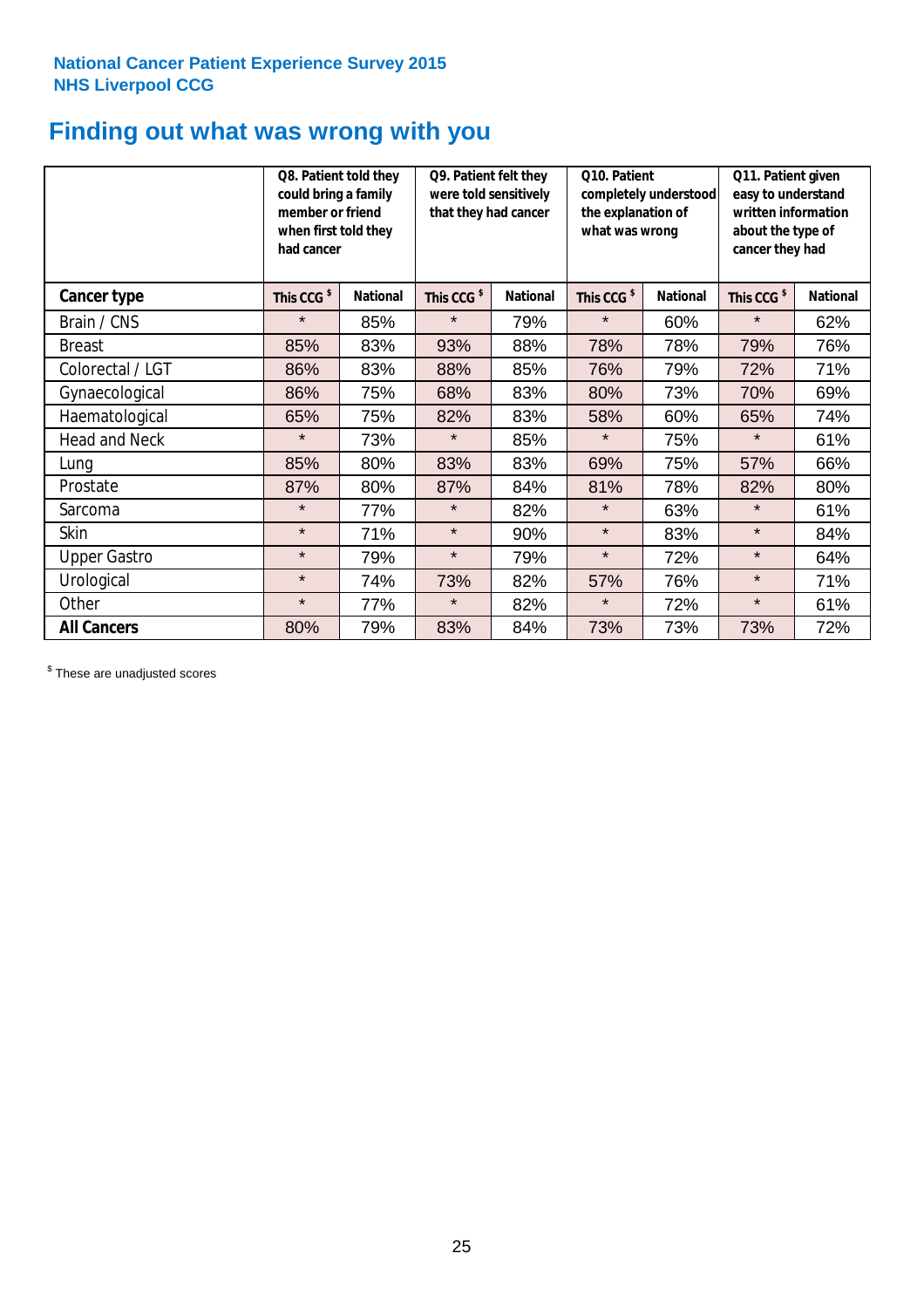## **Deciding the best treatment for you**

|                      | treatment options<br>were completely<br>explained | Q12. Patient felt that | Q13. Possible side<br>understandable way | effects explained in an | Q14. Patient given<br>practical advice and<br>support in dealing with<br>side effects of<br>treatment |                 |  |
|----------------------|---------------------------------------------------|------------------------|------------------------------------------|-------------------------|-------------------------------------------------------------------------------------------------------|-----------------|--|
| <b>Cancer type</b>   | This CCG <sup>\$</sup>                            | <b>National</b>        | This CCG <sup>\$</sup>                   | <b>National</b>         | This CCG <sup>\$</sup>                                                                                | <b>National</b> |  |
| Brain / CNS          | $\star$                                           | 80%                    | $\star$                                  | 71%                     | $\star$                                                                                               | 62%             |  |
| <b>Breast</b>        | 88%                                               | 84%                    | 79%                                      | 76%                     | 78%                                                                                                   | 69%             |  |
| Colorectal / LGT     | 79%                                               | 85%                    | 73%                                      | 75%                     | 58%                                                                                                   | 68%             |  |
| Gynaecological       | 90%                                               | 84%                    | 68%                                      | 76%                     | 75%                                                                                                   | 68%             |  |
| Haematological       | 85%                                               | 81%                    | 78%                                      | 69%                     | 63%                                                                                                   | 65%             |  |
| <b>Head and Neck</b> | $\star$                                           | 85%                    | $\star$                                  | 72%                     | $\star$                                                                                               | 67%             |  |
| Lung                 | 88%                                               | 84%                    | 78%                                      | 74%                     | 64%                                                                                                   | 69%             |  |
| Prostate             | 87%                                               | 80%                    | 71%                                      | 71%                     | 69%                                                                                                   | 61%             |  |
| Sarcoma              | n.a.                                              | 82%                    | $\star$                                  | 75%                     | $\star$                                                                                               | 66%             |  |
| Skin                 | $\star$                                           | 88%                    | $\star$                                  | 75%                     | $\star$                                                                                               | 74%             |  |
| <b>Upper Gastro</b>  | $\star$                                           | 83%                    | $\star$                                  | 72%                     | $\star$                                                                                               | 66%             |  |
| Urological           | $\star$                                           | 80%                    | 68%                                      | 69%                     | $\star$                                                                                               | 61%             |  |
| Other                | $\star$                                           | 80%                    | $\star$                                  | 72%                     | $\star$                                                                                               | 64%             |  |
| <b>All Cancers</b>   | 84%                                               | 83%                    | 73%                                      | 73%                     | 66%                                                                                                   | 66%             |  |

|                      | in the future          | Q15. Patient definitely<br>told about side effects<br>that could affect them | Q16. Patient definitely<br>involved in decisions<br>about care and<br>treatment |                 |  |
|----------------------|------------------------|------------------------------------------------------------------------------|---------------------------------------------------------------------------------|-----------------|--|
| <b>Cancer type</b>   | This CCG <sup>\$</sup> | <b>National</b>                                                              | This CCG <sup>\$</sup>                                                          | <b>National</b> |  |
| Brain / CNS          | $\star$                | 56%                                                                          | $\star$                                                                         | 74%             |  |
| <b>Breast</b>        | 62%                    | 55%                                                                          | 86%                                                                             | 79%             |  |
| Colorectal / LGT     | 42%                    | 56%                                                                          | 72%                                                                             | 79%             |  |
| Gynaecological       | 54%<br>57%             |                                                                              | 76%                                                                             | 76%             |  |
| Haematological       | 46%                    | 50%                                                                          | 75%                                                                             | 77%             |  |
| <b>Head and Neck</b> | $\star$                | 58%                                                                          | $\star$                                                                         | 76%             |  |
| Lung                 | 42%                    | 54%                                                                          | 89%                                                                             | 78%             |  |
| Prostate             | 64%                    | 63%                                                                          | 73%                                                                             | 79%             |  |
| Sarcoma              | $\star$                | 54%                                                                          | $\star$                                                                         | 77%             |  |
| Skin                 | $\star$                | 66%                                                                          | $\star$                                                                         | 86%             |  |
| <b>Upper Gastro</b>  | $\star$                | 53%                                                                          | $\star$                                                                         | 77%             |  |
| Urological           | $\star$                | 52%                                                                          | 74%                                                                             | 75%             |  |
| Other                | $\star$                | 51%                                                                          | $\star$                                                                         | 75%             |  |
| <b>All Cancers</b>   | 55%                    | 54%                                                                          | 78%                                                                             | 78%             |  |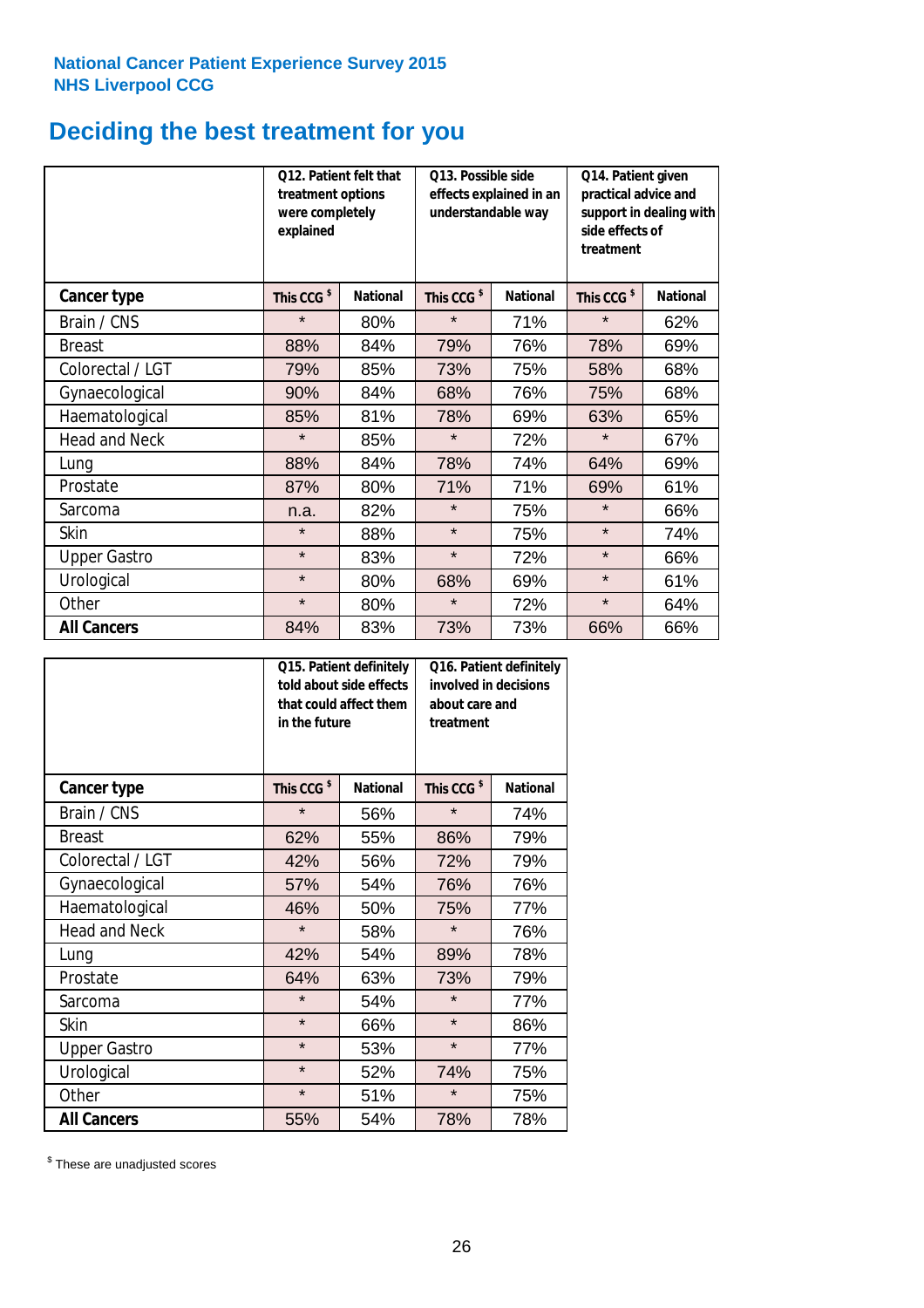## **Clinical Nurse Specialist**

|                      | would support them<br>through their<br>treatment | Q17. Patient given the<br>name of the CNS who | Q18. Patient found it<br>easy to contact their<br><b>CNS</b> |                 | <b>Q19. Get</b><br>understandable<br>answers to important<br>questions all or most<br>of the time |                 |
|----------------------|--------------------------------------------------|-----------------------------------------------|--------------------------------------------------------------|-----------------|---------------------------------------------------------------------------------------------------|-----------------|
| <b>Cancer type</b>   | This CCG <sup>\$</sup>                           | <b>National</b>                               | This CCG <sup>\$</sup>                                       | <b>National</b> | This CCG <sup>\$</sup>                                                                            | <b>National</b> |
| Brain / CNS          | $\star$                                          | 95%                                           | $\star$                                                      | 84%             | $\star$                                                                                           | 85%             |
| <b>Breast</b>        | 97%                                              | 94%                                           | 91%                                                          | 85%             | 90%                                                                                               | 88%             |
| Colorectal / LGT     | 97%                                              | 91%                                           | 83%                                                          | 88%             | 85%                                                                                               | 90%             |
| Gynaecological       | 92%                                              | 93%                                           | 90%                                                          | 86%             | 95%                                                                                               | 87%             |
| Haematological       | 92%                                              | 89%                                           | 88%<br>89%                                                   |                 | 92%                                                                                               | 90%             |
| <b>Head and Neck</b> | $\star$                                          | 88%                                           | $\star$                                                      | 86%             | $\star$                                                                                           | 88%             |
| Lung                 | 90%                                              | 93%                                           | 84%                                                          | 89%             | 84%                                                                                               | 89%             |
| Prostate             | 91%                                              | 89%                                           | 92%                                                          | 83%             | 91%                                                                                               | 88%             |
| Sarcoma              | $\star$                                          | 87%                                           | $\star$                                                      | 86%             | $\star$                                                                                           | 88%             |
| Skin                 | $\star$                                          | 88%                                           | $\star$                                                      | 90%             | $\star$                                                                                           | 92%             |
| <b>Upper Gastro</b>  | $\star$                                          | 92%                                           | $\star$                                                      | 87%             | $\star$                                                                                           | 88%             |
| Urological           | 68%                                              | 80%                                           | $\star$                                                      | 85%             | $\star$                                                                                           | 88%             |
| Other                | $\star$                                          | 86%                                           | $\star$                                                      | 86%             | $\star$                                                                                           | 87%             |
| <b>All Cancers</b>   | 90%                                              | 90%                                           | 88%                                                          | 87%             | 89%                                                                                               | 88%             |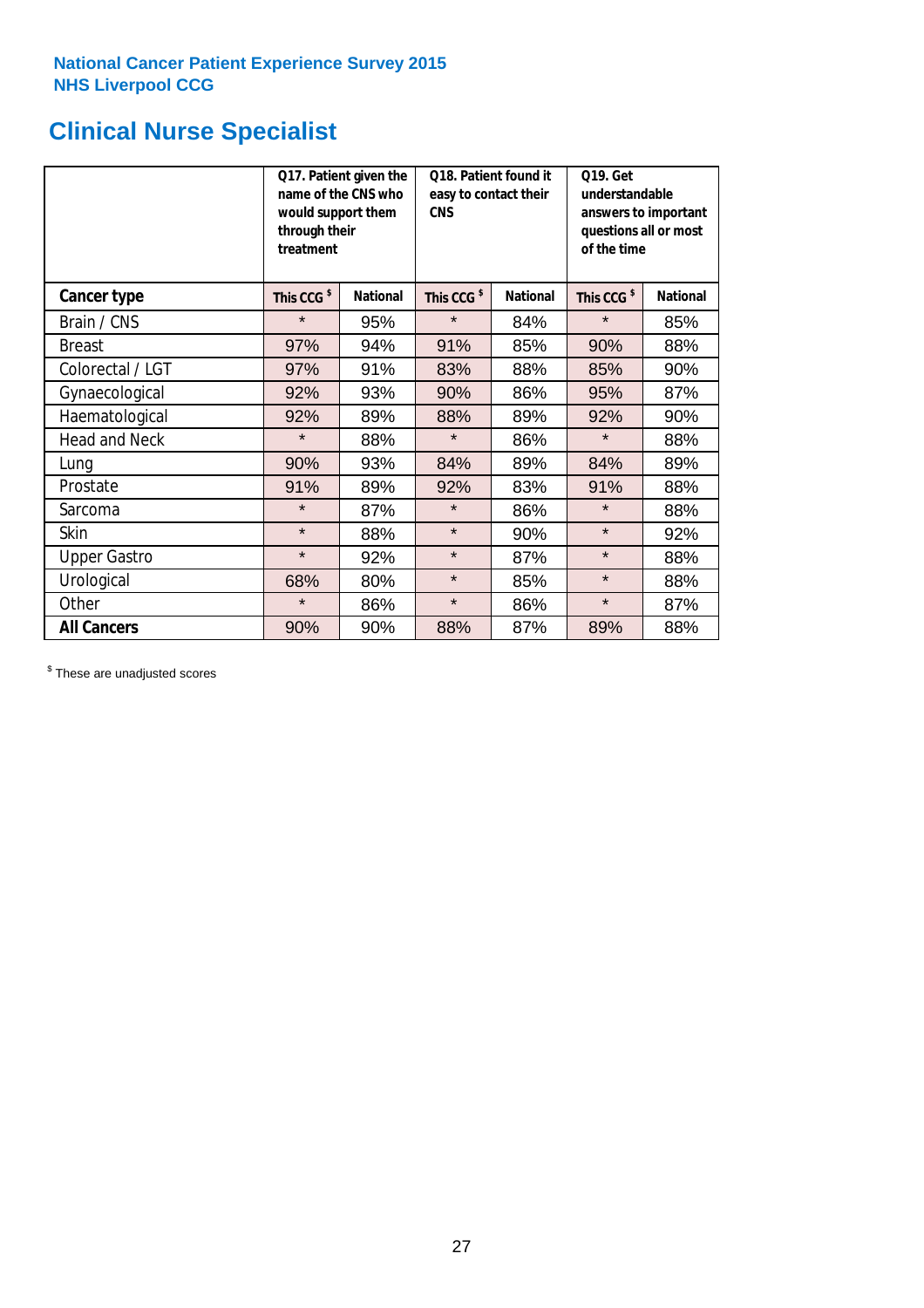## **Support for people with cancer**

|                      | Q20. Hospital staff<br>gave information | about support groups | Q21. Hospital staff<br>gave information<br>about impact cancer<br>could have on day to<br>day activities |                 | Q22. Hospital staff<br>gave information on<br>getting financial help |                 | Q23. Hospital staff told<br>patient they could get<br>free prescriptions |                 |
|----------------------|-----------------------------------------|----------------------|----------------------------------------------------------------------------------------------------------|-----------------|----------------------------------------------------------------------|-----------------|--------------------------------------------------------------------------|-----------------|
| Cancer type          | This CCG <sup>\$</sup>                  | <b>National</b>      | This CCG <sup>\$</sup>                                                                                   | <b>National</b> | This CCG <sup>\$</sup>                                               | <b>National</b> | This CCG <sup>\$</sup>                                                   | <b>National</b> |
| Brain / CNS          | $\star$                                 | 85%                  | $\star$                                                                                                  | 80%             | $\star$                                                              | 72%             | n.a.                                                                     | 79%             |
| <b>Breast</b>        | 90%                                     | 88%                  | 93%                                                                                                      | 85%             | 72%                                                                  | 60%             | 77%                                                                      | 80%             |
| Colorectal / LGT     | 54%                                     | 82%                  | 63%                                                                                                      | 82%             | 41%                                                                  | 52%             | $\star$                                                                  | 83%             |
| Gynaecological       | 81%                                     | 83%                  | $\star$                                                                                                  | 81%             | $\star$                                                              | 58%             | $\star$                                                                  | 76%             |
| Haematological       | 73%                                     | 82%                  | 81%                                                                                                      | 82%             | 55%                                                                  | 56%             | 81%                                                                      | 86%             |
| <b>Head and Neck</b> | $\star$                                 | 83%                  | $\star$                                                                                                  | 80%             | $\star$                                                              | 55%             | $\star$                                                                  | 80%             |
| Lung                 | 88%                                     | 82%                  | 81%                                                                                                      | 80%             | 59%                                                                  | 68%             | $\star$                                                                  | 85%             |
| Prostate             | 77%                                     | 85%                  | 81%                                                                                                      | 81%             | 43%                                                                  | 41%             | 76%                                                                      | 76%             |
| Sarcoma              | $\star$                                 | 82%                  | $\star$                                                                                                  | 80%             | n.a.                                                                 | 57%             | n.a.                                                                     | 75%             |
| Skin                 | $\star$                                 | 85%                  | n.a.                                                                                                     | 85%             | $\star$                                                              | 51%             | $\star$                                                                  | 65%             |
| <b>Upper Gastro</b>  | $\star$                                 | 82%                  | $\star$                                                                                                  | 78%             | $\star$                                                              | 57%             | $\star$                                                                  | 83%             |
| Urological           | $\star$                                 | 71%                  | $\star$                                                                                                  | 70%             | $\star$                                                              | 33%             | $\star$                                                                  | 69%             |
| Other                | $\star$                                 | 80%                  | $\star$                                                                                                  | 77%             | $\star$                                                              | 53%             | $\star$                                                                  | 79%             |
| <b>All Cancers</b>   | 78%                                     | 83%                  | 79%                                                                                                      | 81%             | 50%                                                                  | 55%             | 76%                                                                      | 80%             |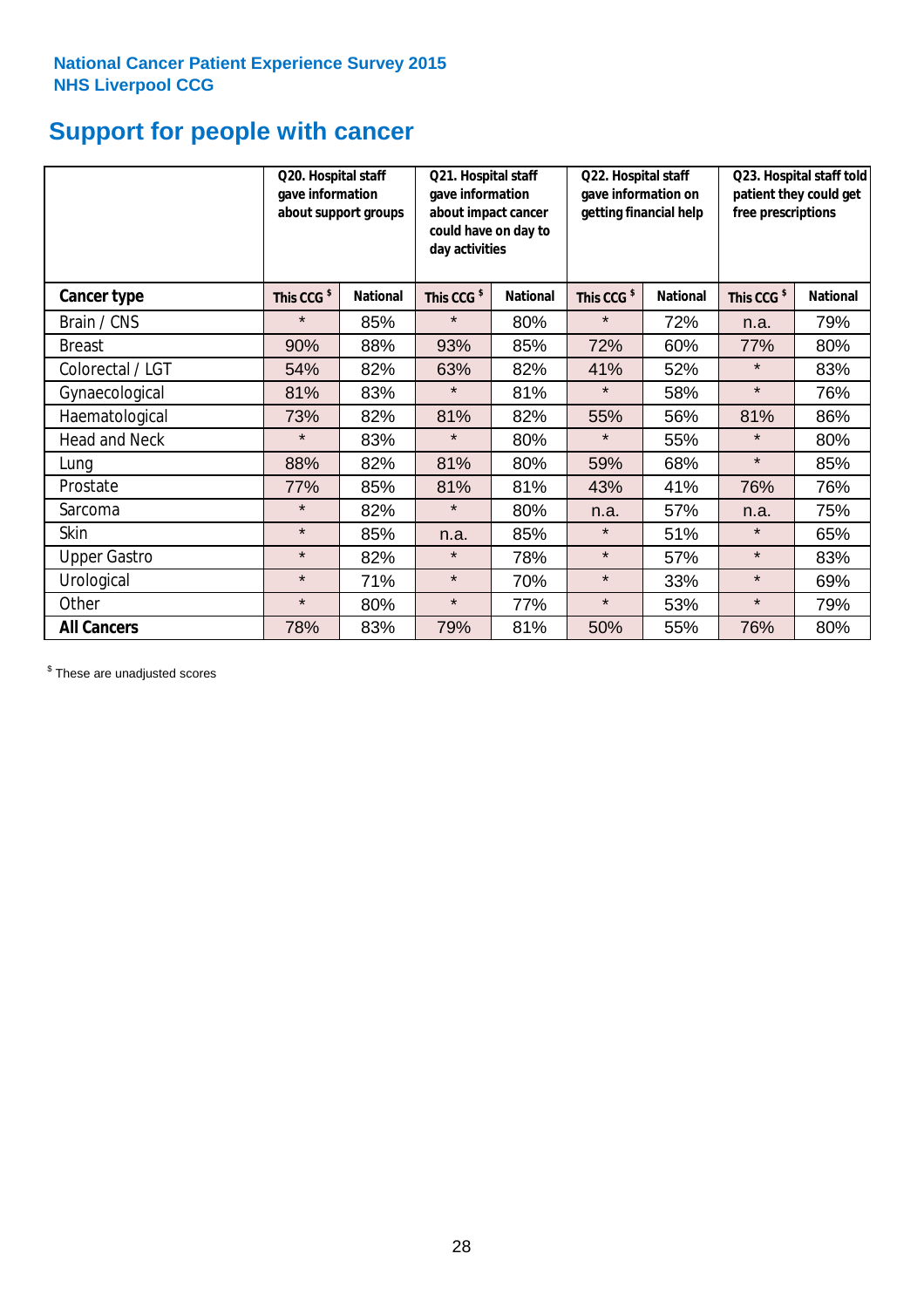## **Operations**

|                      | Q26. Staff explained<br>how operation had<br>gone in<br>understandable way |                 |  |  |
|----------------------|----------------------------------------------------------------------------|-----------------|--|--|
| <b>Cancer type</b>   | This CCG <sup>\$</sup>                                                     | <b>National</b> |  |  |
| Brain / CNS          | $\star$                                                                    | 75%             |  |  |
| <b>Breast</b>        | 82%                                                                        | 77%             |  |  |
| Colorectal / LGT     | 79%                                                                        | 81%             |  |  |
| Gynaecological       | $\star$                                                                    | 79%             |  |  |
| Haematological       | $\star$<br>75%                                                             |                 |  |  |
| <b>Head and Neck</b> | $\star$                                                                    | 77%             |  |  |
| Lung                 | $\star$                                                                    | 76%             |  |  |
| Prostate             | $\star$                                                                    | 76%             |  |  |
| Sarcoma              | n.a.                                                                       | 80%             |  |  |
| Skin                 | $\star$                                                                    | 84%             |  |  |
| <b>Upper Gastro</b>  | $\star$                                                                    | 81%             |  |  |
| Urological           | $\star$                                                                    | 74%             |  |  |
| Other                | $\star$<br>78%                                                             |                 |  |  |
| <b>All Cancers</b>   | 80%                                                                        | 78%             |  |  |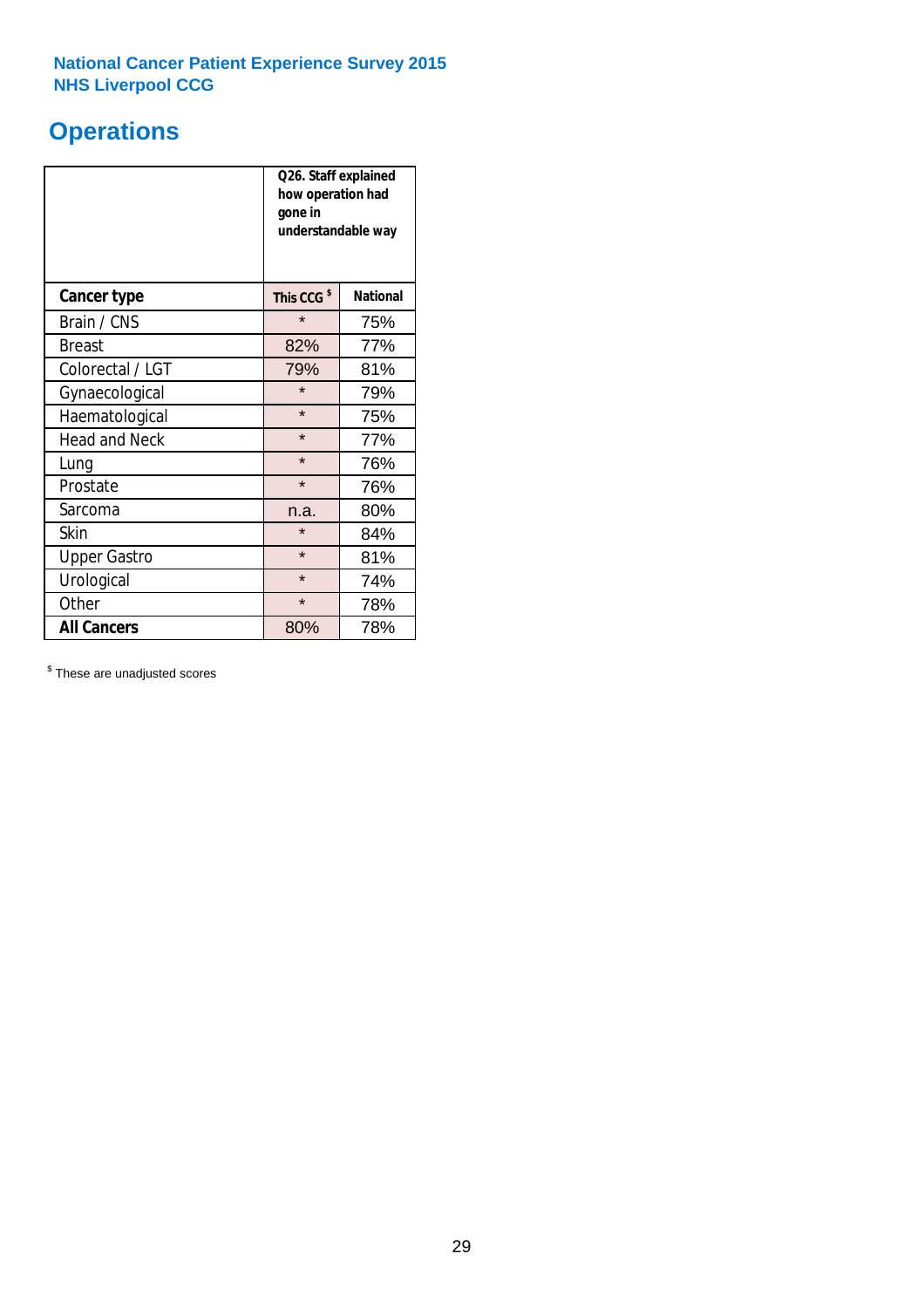## **Hospital care as an inpatient (Part 1 of 2)**

|                      | or nurses did not talk<br>they were not there | Q28. Groups of doctors<br>in front of patient as if | Q29. Patient had<br>confidence and trust in<br>all doctors treating<br>them |                 | Q30. Patient's family<br>or someone close<br>definitely had<br>opportunity to talk to<br>doctor |                 | Q31. Patient had<br>confidence and trust in<br>all ward nurses |                 |
|----------------------|-----------------------------------------------|-----------------------------------------------------|-----------------------------------------------------------------------------|-----------------|-------------------------------------------------------------------------------------------------|-----------------|----------------------------------------------------------------|-----------------|
| <b>Cancer type</b>   | This CCG <sup>\$</sup>                        | <b>National</b>                                     | This CCG <sup>\$</sup>                                                      | <b>National</b> | This CCG <sup>\$</sup>                                                                          | <b>National</b> | This CCG <sup>\$</sup>                                         | <b>National</b> |
| Brain / CNS          | $\star$                                       | 68%                                                 | $\star$                                                                     | 78%             | $\star$                                                                                         | 65%             | $\star$                                                        | 67%             |
| <b>Breast</b>        | 91%                                           | 89%                                                 | 93%                                                                         | 86%             | 85%                                                                                             | 73%             | 76%                                                            | 74%             |
| Colorectal / LGT     | 81%                                           | 75%                                                 | 89%                                                                         | 85%             | 65%                                                                                             | 72%             | 68%                                                            | 68%             |
| Gynaecological       | $\star$                                       | 84%                                                 | $\star$                                                                     | 86%             | $\star$                                                                                         | 71%             | $\star$                                                        | 69%             |
| Haematological       | 81%                                           | 80%                                                 | 82%                                                                         | 81%             | $\star$                                                                                         | 75%             | 77%                                                            | 73%             |
| <b>Head and Neck</b> | $\star$                                       | 79%                                                 | $\star$                                                                     | 85%             | $\star$                                                                                         | 73%             | $\star$                                                        | 72%             |
| Lung                 | $\star$                                       | 75%                                                 | $\star$                                                                     | 82%             | $\star$                                                                                         | 71%             | $\star$                                                        | 73%             |
| Prostate             | $\star$                                       | 84%                                                 | $\star$                                                                     | 87%             | $\star$                                                                                         | 72%             | $\star$                                                        | 75%             |
| Sarcoma              | $\star$                                       | 82%                                                 | $\star$                                                                     | 85%             | $\star$                                                                                         | 75%             | $\star$                                                        | 70%             |
| Skin                 | $\star$                                       | 85%                                                 | $\star$                                                                     | 90%             | $\star$                                                                                         | 79%             | $\star$                                                        | 84%             |
| <b>Upper Gastro</b>  | $\star$                                       | 75%                                                 | $\star$                                                                     | 83%             | $\star$                                                                                         | 72%             | $\star$                                                        | 70%             |
| Urological           | $\star$                                       | 80%                                                 | $\star$                                                                     | 84%             | $\star$                                                                                         | 67%             | $\star$                                                        | 75%             |
| Other                | $\star$                                       | 79%                                                 | $\star$                                                                     | 79%             | $\star$                                                                                         | 70%             | $\star$                                                        | 69%             |
| <b>All Cancers</b>   | 83%                                           | 81%                                                 | 89%                                                                         | 84%             | 75%                                                                                             | 72%             | 75%                                                            | 72%             |

|                      | on duty                | Q32. Always / nearly<br>always enough nurses |                        | Q33. All staff asked<br>patient what name<br>they preferred to be | Q34. Always given<br>enough privacy when<br>discussing condition or<br>treatment |                 | Q35. Patient was able<br>to discuss worries or<br>fears with staff during<br>visit |                 |
|----------------------|------------------------|----------------------------------------------|------------------------|-------------------------------------------------------------------|----------------------------------------------------------------------------------|-----------------|------------------------------------------------------------------------------------|-----------------|
| <b>Cancer type</b>   | This CCG <sup>\$</sup> | <b>National</b>                              | This CCG <sup>\$</sup> | <b>National</b>                                                   | This CCG <sup>\$</sup>                                                           | <b>National</b> | This CCG <sup>\$</sup>                                                             | <b>National</b> |
| Brain / CNS          | $\star$                | 64%                                          | $\star$                | 69%                                                               | $\star$                                                                          | 80%             | $\star$                                                                            | 44%             |
| <b>Breast</b>        | 74%                    | 69%                                          | 68%                    | 60%                                                               | 91%                                                                              | 86%             | 58%                                                                                | 53%             |
| Colorectal / LGT     | 68%                    | 61%                                          | 86%                    | 70%                                                               | 75%                                                                              | 84%             | 52%                                                                                | 54%             |
| Gynaecological       | $\star$                | 65%                                          | $\star$                | 63%                                                               | $\star$                                                                          | 82%             | $\star$                                                                            | 50%             |
| Haematological       | 59%                    | 63%                                          | 86%                    | 67%                                                               | 95%                                                                              | 86%             | $\star$                                                                            | 55%             |
| <b>Head and Neck</b> | $\star$                | 67%                                          | $\star$                | 66%                                                               | $\star$                                                                          | 85%             | $\star$                                                                            | 50%             |
| Lung                 | $\star$                | 68%                                          | $\star$                | 71%                                                               | $\star$                                                                          | 84%             | $\star$                                                                            | 49%             |
| Prostate             | $\star$                | 71%                                          | $\star$                | 67%                                                               | $\star$                                                                          | 87%             | $\star$                                                                            | 52%             |
| Sarcoma              | $\star$                | 68%                                          | $\star$                | 71%                                                               | $\star$                                                                          | 87%             | $\star$                                                                            | 52%             |
| Skin                 | $\star$                | 81%                                          | $\star$                | 67%                                                               | $\star$                                                                          | 89%             | $\star$                                                                            | 61%             |
| <b>Upper Gastro</b>  | $\star$                | 62%                                          | $\star$                | 75%                                                               | $\star$                                                                          | 83%             | $\star$                                                                            | 53%             |
| Urological           | $\star$                | 68%                                          | $\star$                | 71%                                                               | $\star$                                                                          | 84%             | $\star$                                                                            | 46%             |
| Other                | $\star$                | 62%                                          | $\star$                | 66%                                                               | $\star$                                                                          | 82%             | $\star$                                                                            | 48%             |
| <b>All Cancers</b>   | 68%                    | 66%                                          | 71%                    | 67%                                                               | 84%                                                                              | 85%             | 55%                                                                                | 52%             |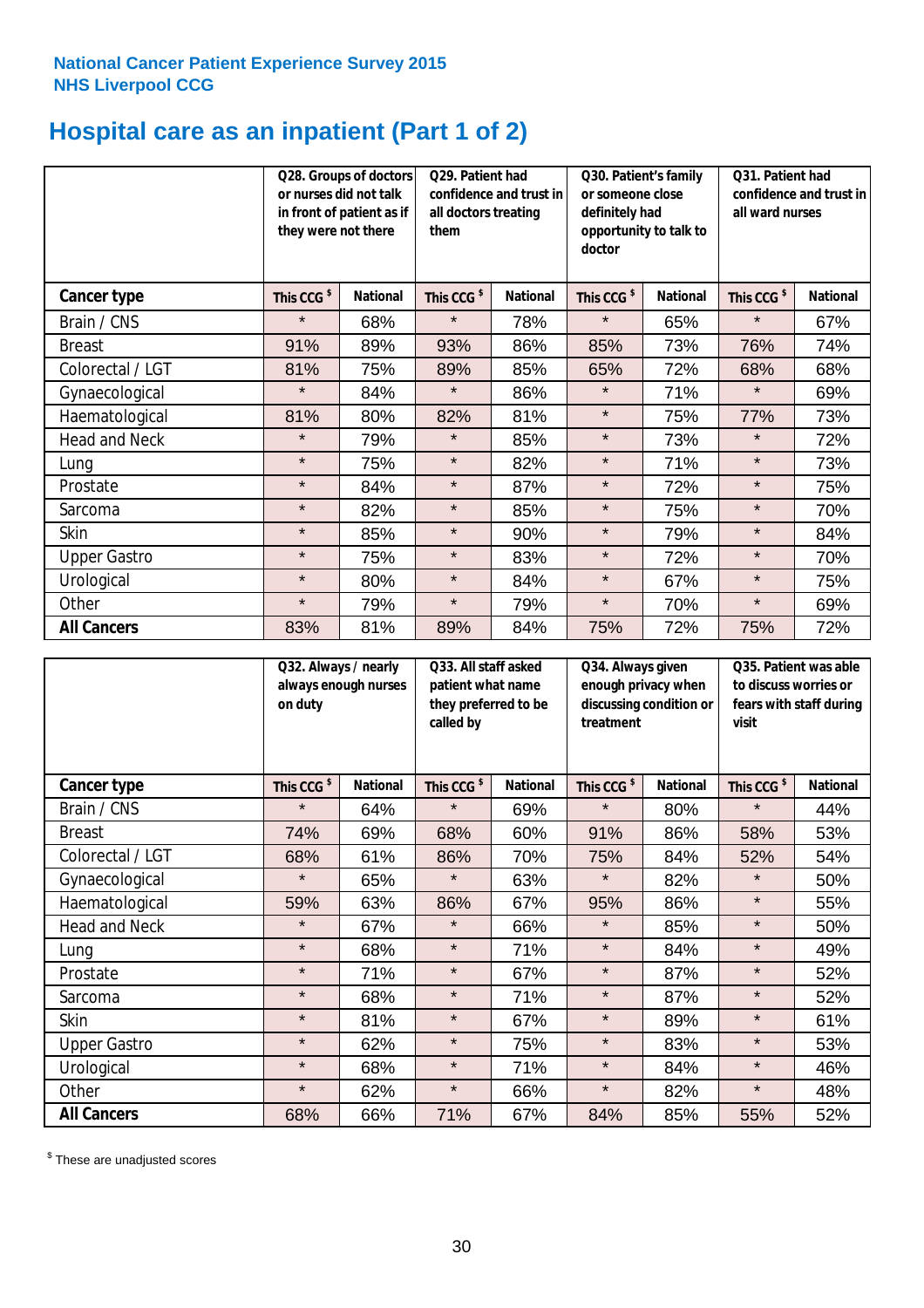# **Hospital care as an inpatient (Part 2 of 2)**

|                      | Q36. Hospital staff<br>definitely did<br>everything to help<br>control pain |                 | Q37. Always treated<br>with respect and<br>dignity by staff |                 | Q38. Given clear<br>written information<br>about what should /<br>should not do post<br>discharge |                 | Q39. Staff told patient<br>who to contact if<br>worried post discharge |                 |  |
|----------------------|-----------------------------------------------------------------------------|-----------------|-------------------------------------------------------------|-----------------|---------------------------------------------------------------------------------------------------|-----------------|------------------------------------------------------------------------|-----------------|--|
| Cancer type          | This CCG <sup>\$</sup>                                                      | <b>National</b> | This CCG <sup>\$</sup>                                      | <b>National</b> | This CCG <sup>\$</sup>                                                                            | <b>National</b> | This CCG <sup>\$</sup>                                                 | <b>National</b> |  |
| Brain / CNS          | $\star$                                                                     | 82%             | $\star$                                                     | 84%             | $\star$                                                                                           | 79%             | $\star$                                                                | 91%             |  |
| <b>Breast</b>        | 90%                                                                         | 86%             | 87%                                                         | 88%             | 96%                                                                                               | 90%             | 96%                                                                    | 95%             |  |
| Colorectal / LGT     | 81%                                                                         | 84%             | 82%                                                         | 86%             | 93%                                                                                               | 83%             | 96%                                                                    | 94%             |  |
| Gynaecological       | 81%                                                                         | 83%             | 81%                                                         | 85%             | 95%                                                                                               | 86%             | 95%                                                                    | 93%             |  |
| Haematological       | $\star$                                                                     | 84%             | 91%                                                         | 89%             | $\star$                                                                                           | 79%             | 100%                                                                   | 95%             |  |
| <b>Head and Neck</b> | $\star$                                                                     | 84%             | $\star$                                                     | 88%             | $\star$                                                                                           | 86%             | $\star$                                                                | 92%             |  |
| Lung                 | $\star$                                                                     | 83%             | $\star$                                                     | 87%             | $\star$                                                                                           | 81%             | $\star$                                                                | 92%             |  |
| Prostate             | $\star$                                                                     | 85%             | $\star$                                                     | 91%             | $\star$                                                                                           | 87%             | $\star$                                                                | 94%             |  |
| Sarcoma              | $\star$                                                                     | 86%             | $\star$                                                     | 91%             | $\star$                                                                                           | 83%             | $\star$                                                                | 94%             |  |
| Skin                 | $\star$                                                                     | 88%             | $\star$                                                     | 93%             | $\star$                                                                                           | 91%             | $\star$                                                                | 97%             |  |
| <b>Upper Gastro</b>  | $\star$                                                                     | 83%             | $\star$                                                     | 86%             | $\star$                                                                                           | 79%             | $\star$                                                                | 93%             |  |
| Urological           | $\star$                                                                     | 80%             | $\star$                                                     | 88%             | $\star$                                                                                           | 83%             | $\star$                                                                | 90%             |  |
| Other                | $\star$                                                                     | 82%             | $\star$                                                     | 85%             | $\star$                                                                                           | 80%             | $\star$                                                                | 92%             |  |
| <b>All Cancers</b>   | 87%                                                                         | 84%             | 88%                                                         | 87%             | 88%                                                                                               | 84%             | 95%                                                                    | 94%             |  |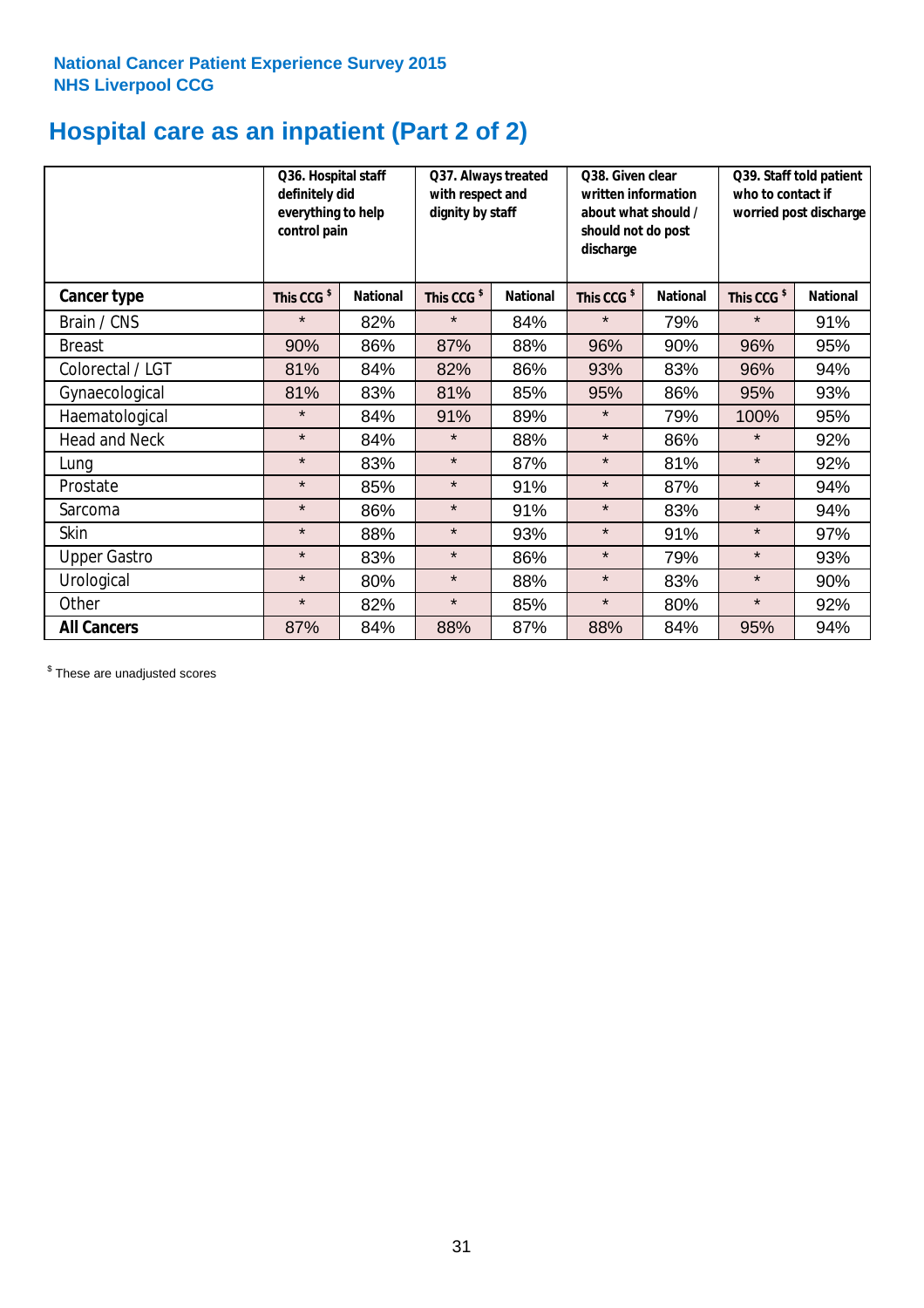## **Hospital care as a day patient / outpatient**

|                      | to discuss worries or<br>visit | Q41. Patient was able<br>fears with staff during | Q42. Doctor had the<br>right notes and other<br>documentation with<br>them |                 | Q44. Beforehand<br>patient had all<br>information needed<br>about radiotherapy<br>treatment |                 | Q45. Patient given<br>understandable<br>information about<br>whether radiotherapy<br>was working |                 |
|----------------------|--------------------------------|--------------------------------------------------|----------------------------------------------------------------------------|-----------------|---------------------------------------------------------------------------------------------|-----------------|--------------------------------------------------------------------------------------------------|-----------------|
| <b>Cancer type</b>   | This CCG <sup>\$</sup>         | <b>National</b>                                  | This CCG <sup>\$</sup>                                                     | <b>National</b> | This CCG <sup>\$</sup>                                                                      | <b>National</b> | This CCG <sup>\$</sup>                                                                           | <b>National</b> |
| Brain / CNS          | $\star$                        | 65%                                              | $\star$                                                                    | 94%             | $\star$                                                                                     | 85%             | $\star$                                                                                          | 52%             |
| <b>Breast</b>        | 71%                            | 70%                                              | 98%                                                                        | 95%             | 88%                                                                                         | 87%             | 69%                                                                                              | 60%             |
| Colorectal / LGT     | 61%                            | 73%                                              | 97%                                                                        | 95%             | $\star$                                                                                     | 85%             | $\star$                                                                                          | 55%             |
| Gynaecological       | $\star$                        | 70%                                              | 95%                                                                        | 96%             | $\star$                                                                                     | 85%             | $\star$                                                                                          | 64%             |
| Haematological       | 70%                            | 74%                                              | 96%                                                                        | 97%             | $\star$                                                                                     | 82%             | $\star$                                                                                          | 64%             |
| <b>Head and Neck</b> | $\star$                        | 69%                                              | $\star$                                                                    | 95%             | $\star$                                                                                     | 86%             | $\star$                                                                                          | 60%             |
| Lung                 | 64%                            | 69%                                              | 100%                                                                       | 96%             | $\star$                                                                                     | 86%             | $\star$                                                                                          | 59%             |
| Prostate             | 72%                            | 69%                                              | 99%                                                                        | 95%             | 77%                                                                                         | 88%             | 74%                                                                                              | 61%             |
| Sarcoma              | $\star$                        | 68%                                              | $\star$                                                                    | 97%             | $\star$                                                                                     | 88%             | n.a.                                                                                             | 63%             |
| Skin                 | $\star$                        | 73%                                              | $\star$                                                                    | 96%             | n.a.                                                                                        | 81%             | n.a.                                                                                             | 63%             |
| <b>Upper Gastro</b>  | $\star$                        | 68%                                              | $\star$                                                                    | 95%             | $\star$                                                                                     | 85%             | n.a.                                                                                             | 57%             |
| Urological           | $\star$                        | 65%                                              | $\star$                                                                    | 95%             | $\star$                                                                                     | 81%             | $\star$                                                                                          | 53%             |
| Other                | $\star$                        | 67%                                              | $\star$                                                                    | 95%             | $\star$                                                                                     | 83%             | $\star$                                                                                          | 59%             |
| <b>All Cancers</b>   | 67%                            | 70%                                              | 98%                                                                        | 96%             | 83%                                                                                         | 86%             | 64%                                                                                              | 60%             |

|                      | Q47. Beforehand<br>patient had all<br>information needed<br>about chemotherapy<br>treatment |                 | Q48. Patient given<br>understandable<br>information about<br>whether<br>chemotherapy was<br>working |                 |  |
|----------------------|---------------------------------------------------------------------------------------------|-----------------|-----------------------------------------------------------------------------------------------------|-----------------|--|
| <b>Cancer type</b>   | This CCG <sup>\$</sup>                                                                      | <b>National</b> | This CCG <sup>\$</sup>                                                                              | <b>National</b> |  |
| Brain / CNS          | n.a.                                                                                        | 82%             | n.a.                                                                                                | 57%             |  |
| <b>Breast</b>        | $\star$                                                                                     | 83%             | $\star$                                                                                             | 62%             |  |
| Colorectal / LGT     | $\star$                                                                                     | 86%             | $\star$                                                                                             | 65%             |  |
| Gynaecological       | $\star$                                                                                     | 86%             | $\star$                                                                                             | 68%             |  |
| Haematological       | 85%<br>89%                                                                                  |                 | 74%                                                                                                 | 75%             |  |
| <b>Head and Neck</b> | $\star$                                                                                     | 80%             | $\star$                                                                                             | 52%             |  |
| Lung                 | $\star$                                                                                     | 85%             | $\star$                                                                                             | 68%             |  |
| Prostate             | $\star$                                                                                     | 83%             | $\star$                                                                                             | 69%             |  |
| Sarcoma              | $\star$                                                                                     | 82%             | $\star$                                                                                             | 70%             |  |
| <b>Skin</b>          | n.a.                                                                                        | 92%             | n.a.                                                                                                | 80%             |  |
| <b>Upper Gastro</b>  | $\star$                                                                                     | 83%             | $\star$                                                                                             | 64%             |  |
| Urological           | $\star$                                                                                     | 83%             | $\star$                                                                                             | 66%             |  |
| Other                | $\star$                                                                                     | 85%             | $\star$                                                                                             | 70%             |  |
| <b>All Cancers</b>   | 84%                                                                                         | 84%             | 65%                                                                                                 | 68%             |  |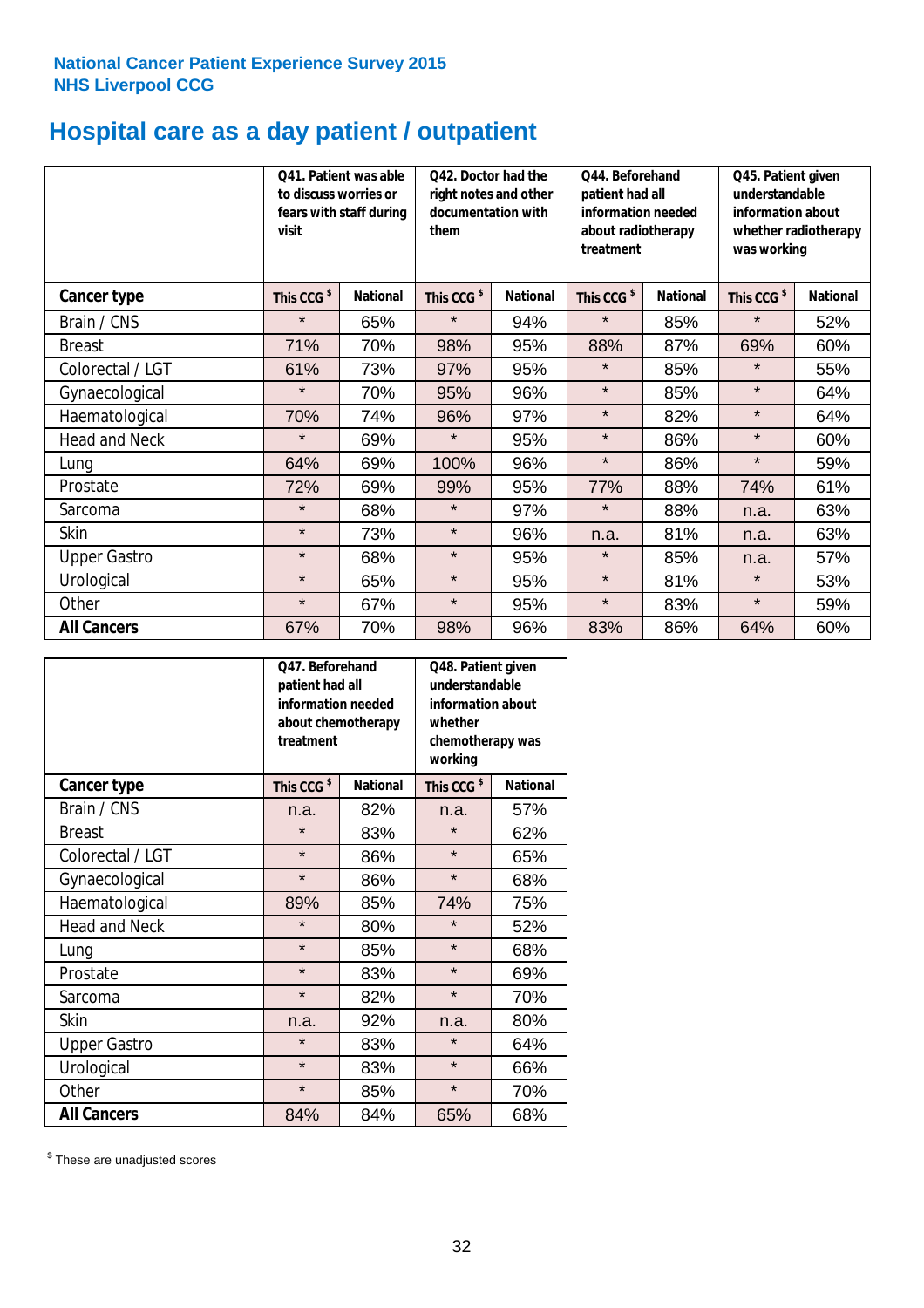## **Home care and support**

|                      |                        | Q49. Hospital staff<br>Q50. Patient definitely<br>given enough support<br>gave family or<br>from health or social<br>someone close all the<br>information needed to<br>services during<br>treatment<br>help with care at home |                        | Q51. Patient definitely<br>given enough support<br>from health or social<br>services after<br>treatment |                        |                 |
|----------------------|------------------------|-------------------------------------------------------------------------------------------------------------------------------------------------------------------------------------------------------------------------------|------------------------|---------------------------------------------------------------------------------------------------------|------------------------|-----------------|
| <b>Cancer type</b>   | This CCG <sup>\$</sup> | <b>National</b>                                                                                                                                                                                                               | This CCG <sup>\$</sup> | <b>National</b>                                                                                         | This CCG <sup>\$</sup> | <b>National</b> |
| Brain / CNS          | $\star$                | 56%                                                                                                                                                                                                                           | $\star$                | 44%                                                                                                     | n.a.                   | 44%             |
| <b>Breast</b>        | 69%                    | 57%                                                                                                                                                                                                                           | 70%                    | 54%                                                                                                     | 54%                    | 40%             |
| Colorectal / LGT     | 53%                    | 60%                                                                                                                                                                                                                           | 60%                    | 62%                                                                                                     | 57%                    | 52%             |
| Gynaecological       | 48%                    | 56%                                                                                                                                                                                                                           | $\star$                | 52%                                                                                                     | $\star$                | 42%             |
| Haematological       | 61%                    | 60%                                                                                                                                                                                                                           | 57%                    | 52%                                                                                                     | $\star$                | 43%             |
| <b>Head and Neck</b> | $\star$                | 59%                                                                                                                                                                                                                           | $\star$                | 53%                                                                                                     | $\star$                | 50%             |
| Lung                 | 75%                    | 57%                                                                                                                                                                                                                           | 83%                    | 52%                                                                                                     | $\star$                | 42%             |
| Prostate             | 54%                    | 55%                                                                                                                                                                                                                           | 50%                    | 47%                                                                                                     | 43%                    | 43%             |
| Sarcoma              | $\star$                | 59%                                                                                                                                                                                                                           | $\star$                | 58%                                                                                                     | n.a.                   | 53%             |
| Skin                 | $\star$                | 67%                                                                                                                                                                                                                           | $\star$                | 58%                                                                                                     | $\star$                | 61%             |
| <b>Upper Gastro</b>  | $\star$                | 59%                                                                                                                                                                                                                           | $\star$                | 54%                                                                                                     | $\star$                | 45%             |
| Urological           | $\star$                | 55%                                                                                                                                                                                                                           | $\star$                | 47%                                                                                                     | $\star$                | 44%             |
| Other                | $\star$                | 54%                                                                                                                                                                                                                           | $\star$                | 55%                                                                                                     |                        | 48%             |
| <b>All Cancers</b>   | 59%                    | 58%                                                                                                                                                                                                                           | 62%                    | 54%                                                                                                     | 55%                    | 45%             |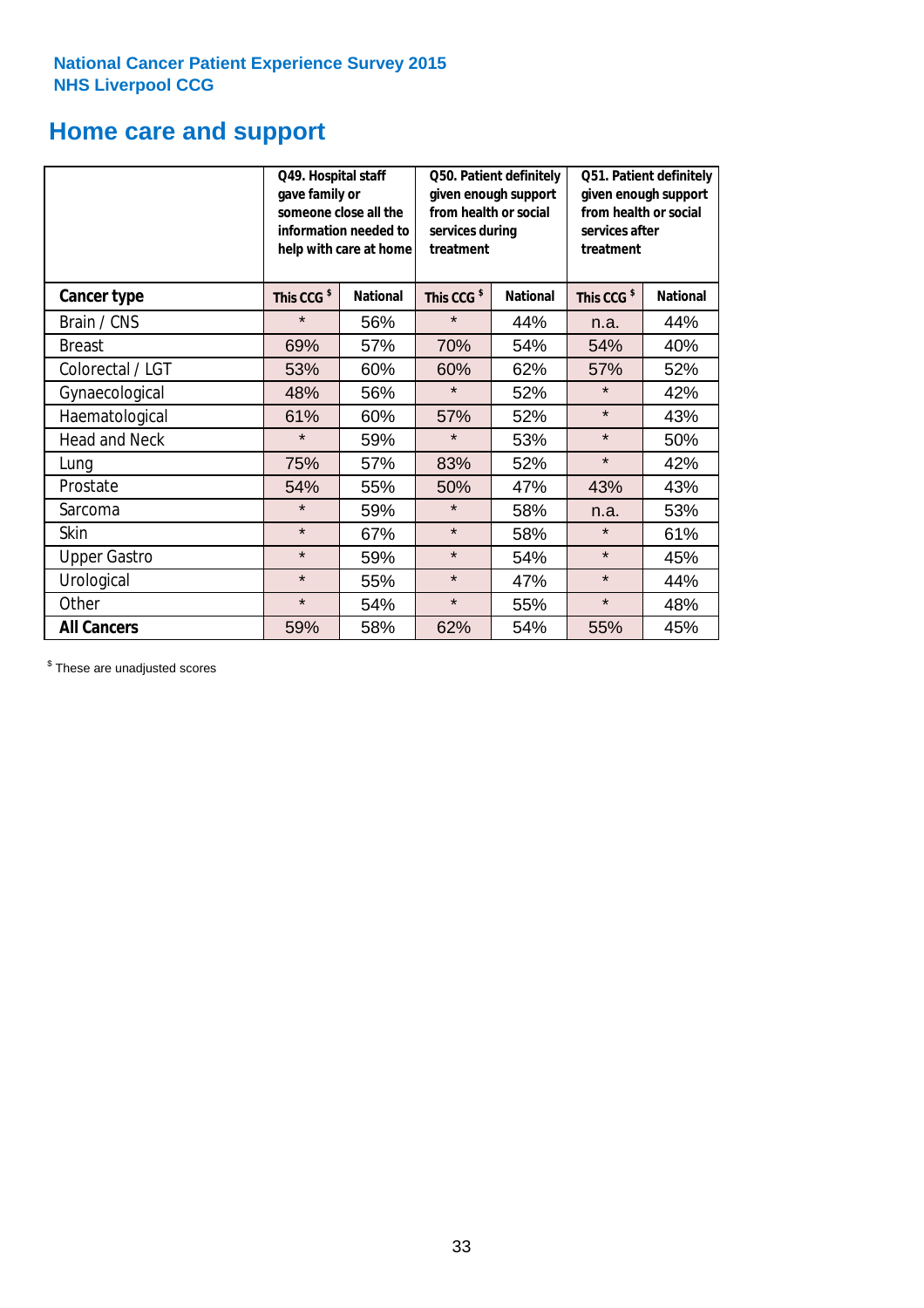## **Care from your general practice**

|                      | information about<br>treatment | Q52. GP given enough<br>patient's condition and | O53. Practice staff<br>definitely did<br>everything they could<br>to support patient |                 |  |
|----------------------|--------------------------------|-------------------------------------------------|--------------------------------------------------------------------------------------|-----------------|--|
| <b>Cancer type</b>   | This CCG <sup>\$</sup>         | <b>National</b>                                 | This CCG <sup>\$</sup>                                                               | <b>National</b> |  |
| Brain / CNS          | $\star$                        | 94%                                             | $\star$                                                                              | 59%             |  |
| <b>Breast</b>        | 100%                           | 96%                                             | 75%                                                                                  | 63%             |  |
| Colorectal / LGT     | 97%                            | 95%                                             | 41%                                                                                  | 63%             |  |
| Gynaecological       | $\star$                        | 95%                                             | $\star$                                                                              | 59%             |  |
| Haematological       | 100%                           | 96%                                             | 51%                                                                                  | 61%             |  |
| <b>Head and Neck</b> | $\star$                        | 93%                                             | $\star$                                                                              | 60%             |  |
| Lung                 | 96%                            | 95%                                             | 80%                                                                                  | 62%             |  |
| Prostate             | 97%                            | 95%                                             | 63%                                                                                  | 67%             |  |
| Sarcoma              | $\star$                        | 97%                                             | $\star$                                                                              | 65%             |  |
| Skin                 | $\star$                        | 97%                                             | $\star$                                                                              | 71%             |  |
| <b>Upper Gastro</b>  | $\star$                        | 94%                                             | $\star$                                                                              | 62%             |  |
| Urological           | $\star$                        | 95%                                             | $\star$                                                                              | 64%             |  |
| Other                | $\star$                        | 95%                                             | $\star$                                                                              | 61%             |  |
| <b>All Cancers</b>   | 98%                            | 95%                                             | 63%                                                                                  | 63%             |  |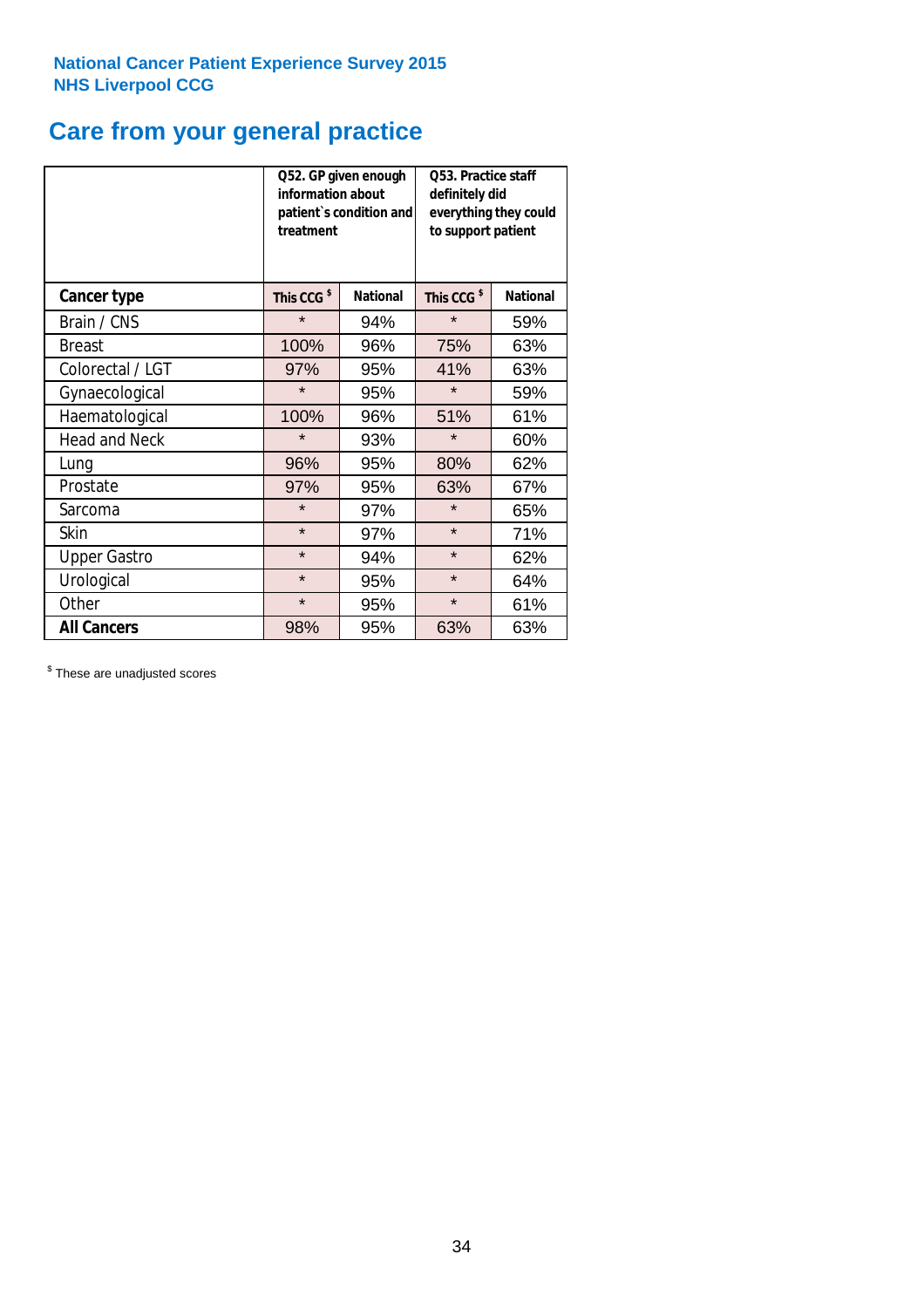## **Your overall NHS care**

|                      | Q54. Hospital and<br>community staff<br>always worked well<br>together |                 | care plan              | Q55. Patient given a |                        | Q56. Overall the<br>administration of the<br>care was very good /<br>qood |                        | Q57. Length of time for<br>attending clinics and<br>appointments was<br>right |  |
|----------------------|------------------------------------------------------------------------|-----------------|------------------------|----------------------|------------------------|---------------------------------------------------------------------------|------------------------|-------------------------------------------------------------------------------|--|
| Cancer type          | This CCG <sup>\$</sup>                                                 | <b>National</b> | This CCG <sup>\$</sup> | <b>National</b>      | This CCG <sup>\$</sup> | <b>National</b>                                                           | This CCG <sup>\$</sup> | <b>National</b>                                                               |  |
| Brain / CNS          | $\star$                                                                | 45%             | $\star$                | 29%                  | $\star$                | 84%                                                                       | $\star$                | 60%                                                                           |  |
| <b>Breast</b>        | 62%                                                                    | 60%             | 60%                    | 35%                  | 98%                    | 90%                                                                       | 70%                    | 64%                                                                           |  |
| Colorectal / LGT     | 50%                                                                    | 60%             | 37%                    | 36%                  | 79%                    | 88%                                                                       | 64%                    | 68%                                                                           |  |
| Gynaecological       | 61%                                                                    | 58%             | 38%                    | 29%                  | 80%                    | 89%                                                                       | 67%                    | 66%                                                                           |  |
| Haematological       | 55%                                                                    | 63%             | 33%                    | 33%                  | 95%                    | 92%                                                                       | 53%                    | 62%                                                                           |  |
| <b>Head and Neck</b> | $\star$                                                                | 58%             | $\star$                | 34%                  | $\star$                | 89%                                                                       | $\star$                | 65%                                                                           |  |
| Lung                 | 82%                                                                    | 63%             | 64%                    | 32%                  | 93%                    | 89%                                                                       | 69%                    | 70%                                                                           |  |
| Prostate             | 77%                                                                    | 63%             | 38%                    | 36%                  | 94%                    | 87%                                                                       | 85%                    | 71%                                                                           |  |
| Sarcoma              | $\star$                                                                | 60%             | $\star$                | 31%                  | $\star$                | 90%                                                                       | $\star$                | 63%                                                                           |  |
| Skin                 | $\star$                                                                | 69%             | $\star$                | 39%                  | $\star$                | 89%                                                                       | $\star$                | 73%                                                                           |  |
| <b>Upper Gastro</b>  | $\star$                                                                | 58%             | $\star$                | 36%                  | $\star$                | 88%                                                                       | $\star$                | 66%                                                                           |  |
| Urological           | 76%                                                                    | 62%             | $\star$                | 26%                  | 100%                   | 84%                                                                       | 71%                    | 73%                                                                           |  |
| Other                | $\star$                                                                | 56%             | $\star$                | 29%                  | $\star$                | 87%                                                                       | $\star$                | 61%                                                                           |  |
| <b>All Cancers</b>   | 66%                                                                    | 61%             | 40%                    | 33%                  | 92%                    | 89%                                                                       | 70%                    | 66%                                                                           |  |

|                      | Q58. Taking part in<br>cancer research | discussed with patient | Q59. Patient's average<br>rating of care scored<br>from very poor to very<br>good |                 |  |
|----------------------|----------------------------------------|------------------------|-----------------------------------------------------------------------------------|-----------------|--|
| <b>Cancer type</b>   | This CCG <sup>\$</sup>                 | <b>National</b>        | This CCG <sup>\$</sup>                                                            | <b>National</b> |  |
| Brain / CNS          | $\star$                                | 32%                    | $\star$                                                                           | 8.5             |  |
| <b>Breast</b>        | 27%                                    | 28%                    | 8.9                                                                               | 8.8             |  |
| Colorectal / LGT     | 6%                                     | 22%                    | 8.4                                                                               | 8.7             |  |
| Gynaecological       | 23%                                    | 27%                    | 8.4                                                                               | 8.7             |  |
| Haematological       | 30%                                    | 36%                    | 9.1                                                                               | 8.8             |  |
| <b>Head and Neck</b> | $\star$                                | 21%                    | $\star$                                                                           | 8.6             |  |
| Lung                 | 15%                                    | 34%                    | 9.1                                                                               | 8.6             |  |
| Prostate             | 27%                                    | 35%                    | 9.1                                                                               | 8.6             |  |
| Sarcoma              | $\star$                                | 29%                    | $\star$                                                                           | 8.7             |  |
| <b>Skin</b>          | $\star$                                | 17%                    | $\star$                                                                           | 8.9             |  |
| <b>Upper Gastro</b>  | $\star$                                | 30%                    | $\star$                                                                           | 8.6             |  |
| Urological           | $\star$                                | 14%                    | 8.9                                                                               | 8.5             |  |
| Other                | $\star$                                | 31%                    | $\star$                                                                           | 8.6             |  |
| <b>All Cancers</b>   | 23%                                    | 28%                    | 8.9                                                                               | 8.7             |  |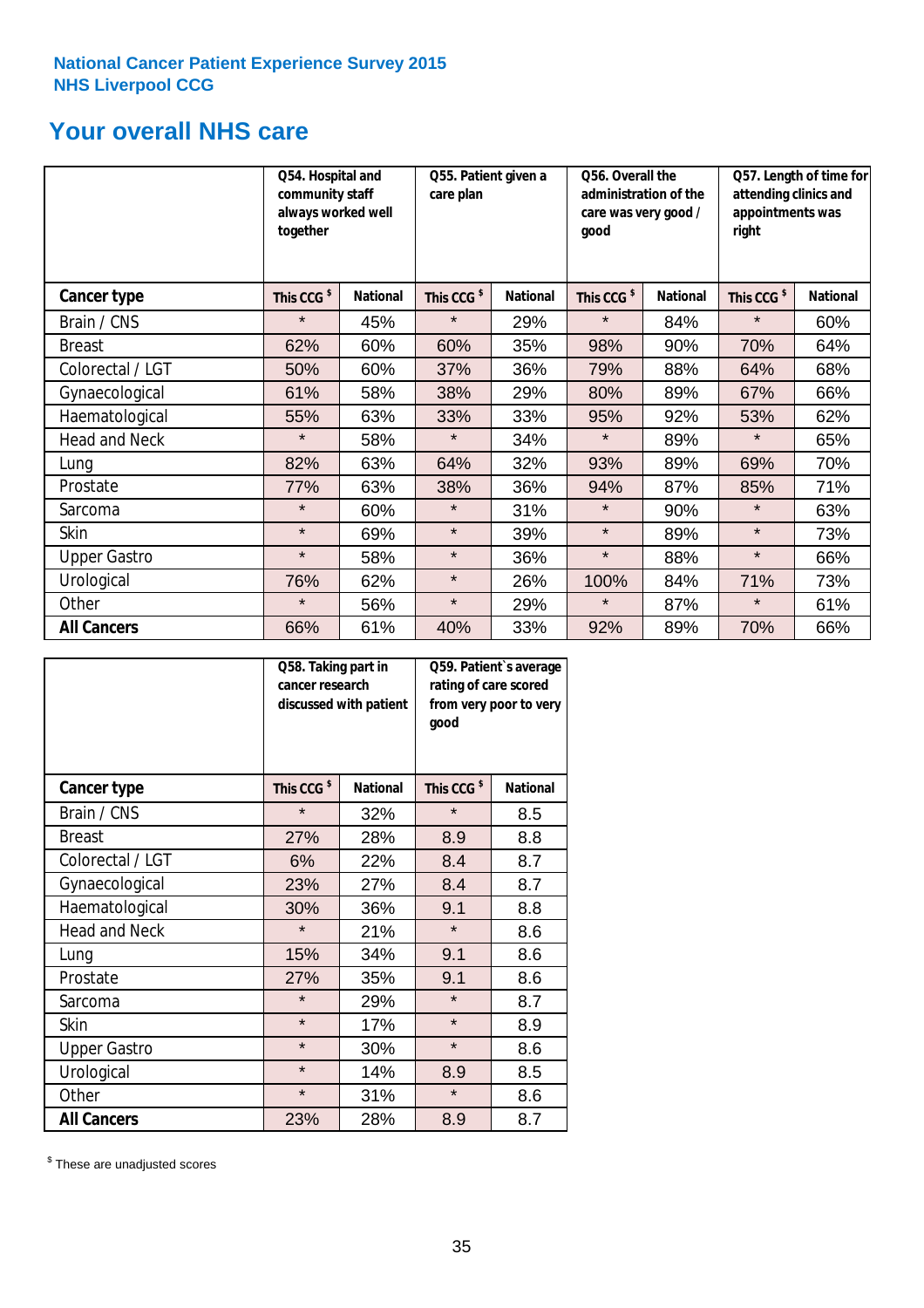## **Annex**

## **Methodology**

The sample for the survey included all adult (aged 16 and over) NHS patients, with a confirmed primary diagnosis of cancer, discharged from an NHS Trust after an inpatient episode or day case attendance for cancer related treatment in the months of April, May and June 2015.

The patients included in the sample had relevant cancer ICD10 codes (C00-99 excluding C44 and C84, and D05) in the first diagnosis field of their patient records, applied to their patient files by the relevant NHS Trust, and were alive at the point at which fieldwork commenced. Deceased checks were undertaken on up to three occasions during fieldwork, to ensure that questionnaires were not sent to patients who had died since their treatment.

Trust samples were checked rigorously for duplicates and patient lists were also de-duplicated nationally to ensure that patients did not receive multiple copies of questionnaires.

The fieldwork for the survey was undertaken between October 2015 and March 2016.

For the first time, the survey used a mixed mode methodology. Questionnaires were sent by post with two reminders where necesssary, but also included an option to complete online. A Freephone helpline was available for respondents to ask questions about the survey, to enable them to complete their questionnaires over the phone, and to provide access to a translation and interpreting facility for those whose first language was not English.

The Health Research Authority supported the survey by granting Section 251 approval.

## **Further information**

Further information on survey methodology, as well as all of the national and local reports and data, is available at www.ncpes.co.uk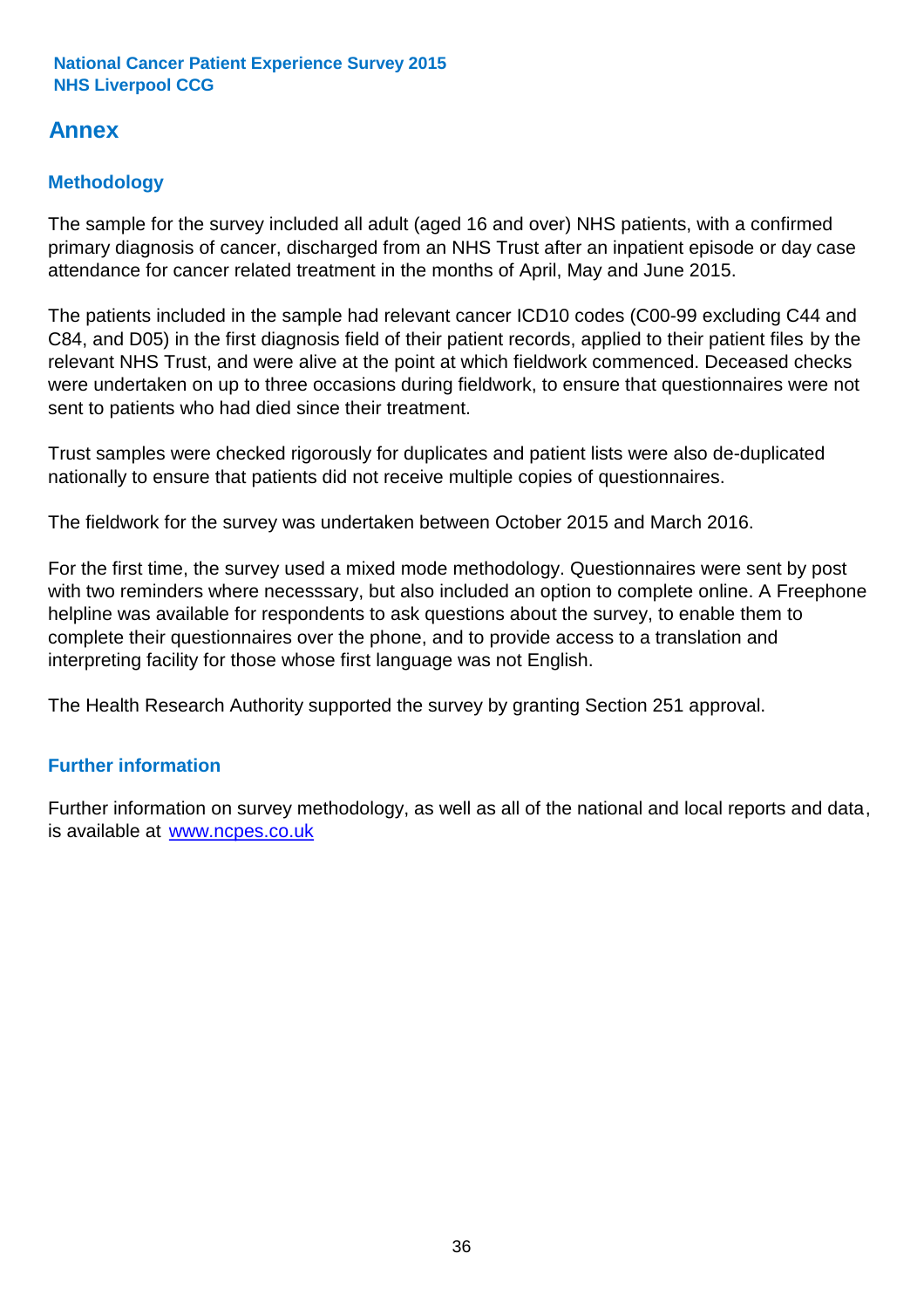### **Redevelopment of the 2015 survey**

A number of significant changes have been made to the National Cancer Patient Experience Survey in 2015:

- the length of the questionnaire has been reduced
- response options have been reviewed and changed to make them consistent throughout the survey
- some of the questions and / or answer options have been changed so that they are now in line with questions in other patient surveys (e.g. the Care Quality Commission national patient surveys), to improve comparability between them
- the topic areas within the questionnaire have been redesigned to capture the whole patient journey.

There are 50 questions in the questionnaire that relate directly to patient experience. Of these, 14 remain unchanged from previous years; and a further 21 have been slightly amended. We draw caution in directly comparing data from the 2015 survey to the findings of the previous CPES surveys, even for identical questions. Changes in the structure of the survey instrument (questionnaire) and also the administration of the survey (calendar period and length of time from sampling to field work start and completion) may influence nationwide averages, although these features will not greatly impact on relative comparisons (e.g. between patient groups or hospitals).

The other 15 questions are either new or substantially changed from previous years.

It is expected that there will be few, if any changes, to the questionnaire going forward so we will be able to compare the results year on year. Where changes are necessary they are expected to be for methodological reasons or to improve question reliability.

Another significant change in 2015 is that an online version of the questionnaire has been developed. The online version was developed to make the questionnaire more accessible for respondents. This may have an impact on the demographic characteristics of the respondents. This may be an improvement if previously underrepresented groups have responded. However, changes to the demographics of respondents may have implications on the overall results - and again, leads us to draw caution in directly comparing results with previous years.

### **Official Statistics**

The 2015 survey data has been published for the first time as Official Statistics. The 2015 survey data has been produced and published in line with the Code of Practice for Official Statistics.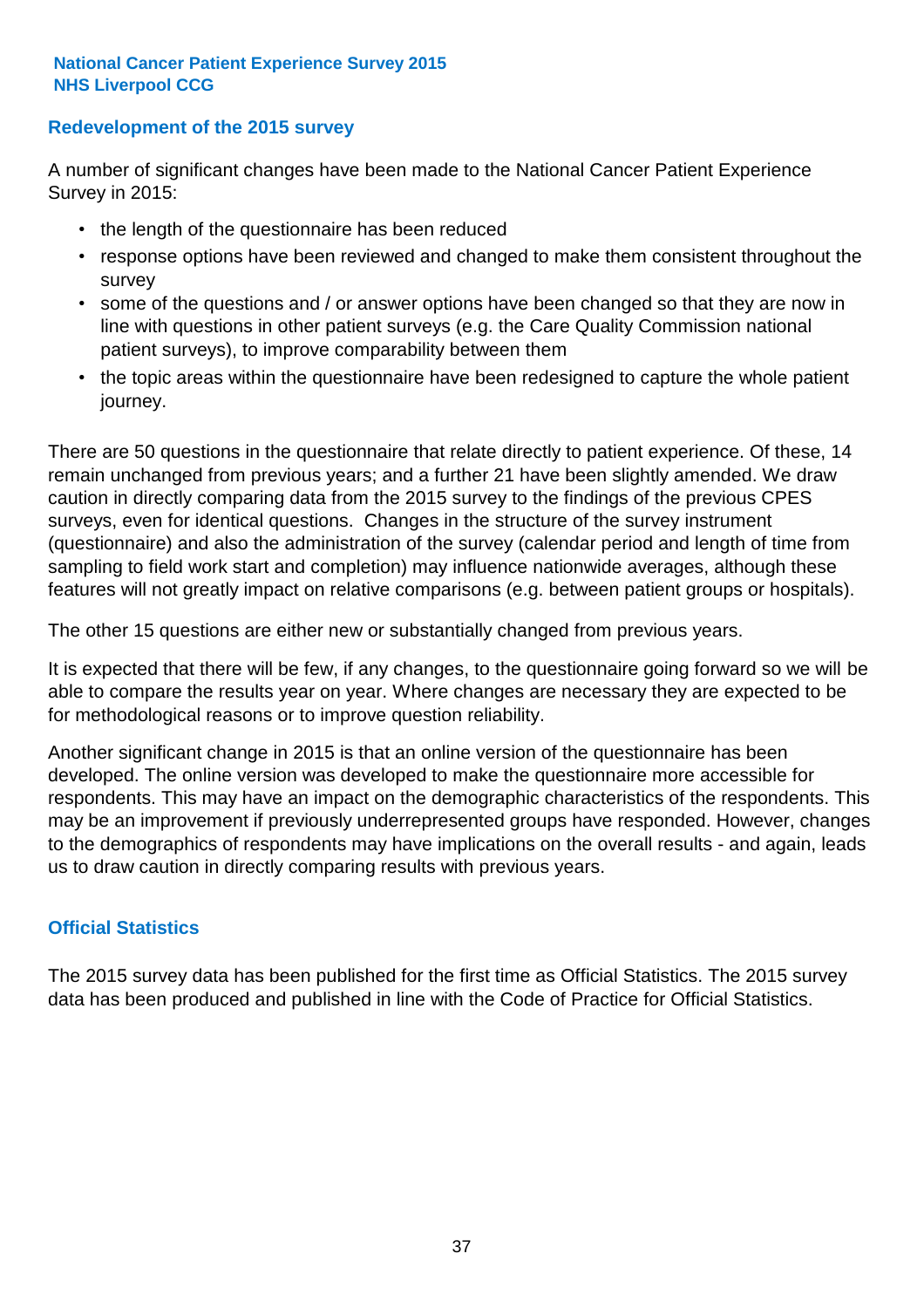### **Scoring methodologies**

49 of the 50 questions relating directly to patient experience have been summarised as the score of the percentage of patients who reported a positive experience. For example:

- question 6 asks: "Overall, how did you feel about the length of time you had to wait for your test to be done?". Responses have been recorded as positive only for those patients who selected the first option ("It was about right")
- question 11 asks: "When you were told you had cancer, were you given written information about the type of cancer you had?". Responses have been recorded as positive only for those patients who selected the first option ("Yes, and it was easy to understand").

Where options do not provide any information on positive/negative patient experience (e.g. "Don't know / can't remember"), they are excluded from the score.

The other question (question 59) asks respondents to rate their overall care on a scale of 0 to 10. Scores have been given as an average on this scale.

A copy of the 2015 questionnaire, marked up with all of these scoring conventions, is available at www.ncpes.co.uk

Further details on the scoring methodology can be found in the technical document for the survey, available at <u>www.ncpes.co.uk</u>

#### **Case-mix adjustment**

For the first time in 2015, case-mix adjusted findings are being presented alongside unadjusted results for CCGs. Case-mix adjustment allows us to account for the impact that differing patient populations might have on results. By using the case-mix adjusted estimates we can obtain a greater understanding of how a CCG is performing given their patient population.

The factors taken into account in this case-mix adjustment are gender, age, ethnic group, deprivation, and tumour group.

For further details on case-mix adjustment, please refer to the technical document for the survey, available at www.ncpes.co.uk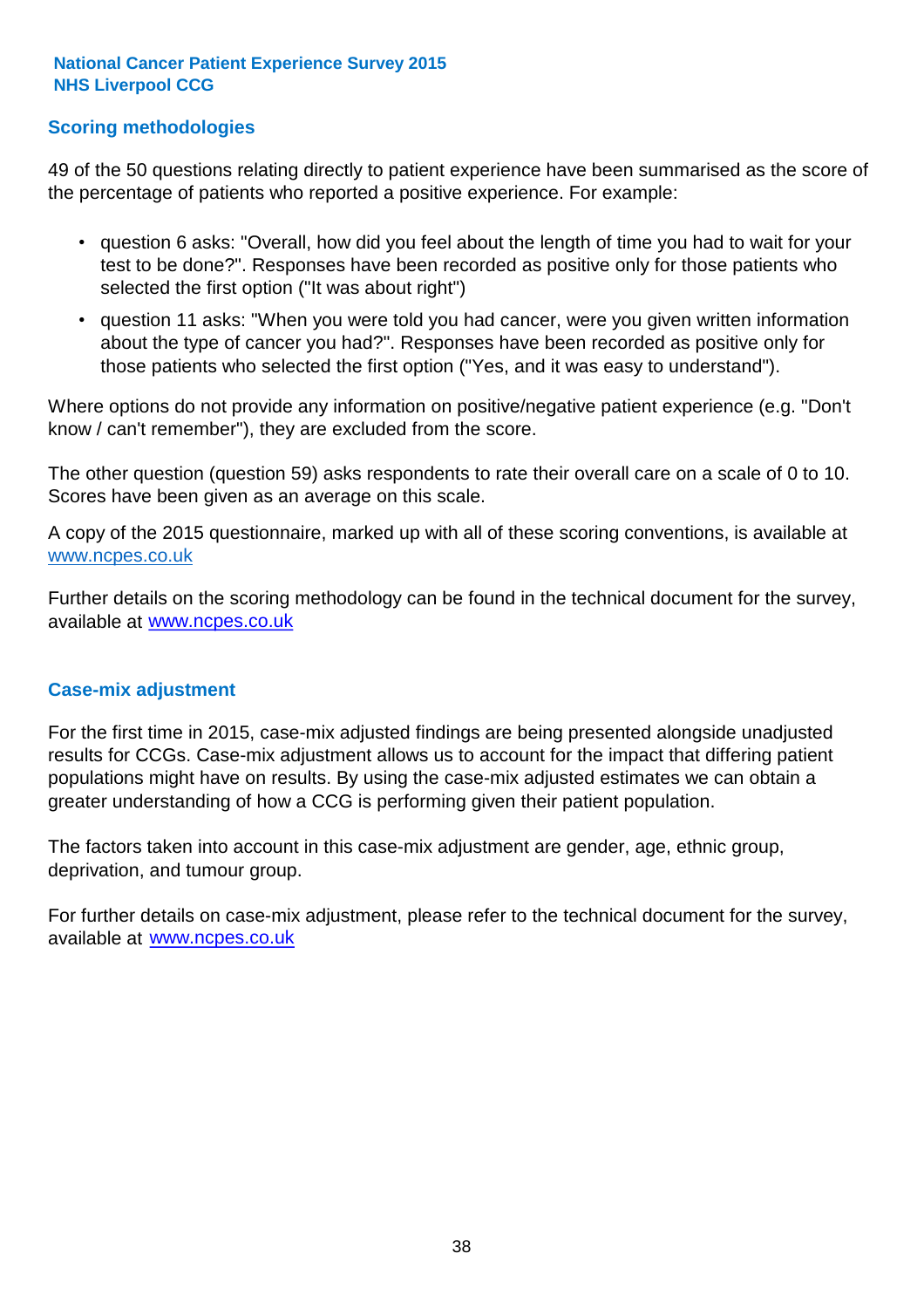## **Response Rates**

|                 | Sample<br><b>Size</b> | <b>Excluded</b> | Adjusted<br><b>Sample</b> | <b>Not</b><br><b>Returned Refused</b> | <b>Blank</b> | Completed | Response<br>Rate |
|-----------------|-----------------------|-----------------|---------------------------|---------------------------------------|--------------|-----------|------------------|
| <b>National</b> | 116,991               | 8.719           | 108,272                   | 33,168                                | 3.918        | 71,186    | 66%              |
| 99A             | 701                   | 41              | 660                       | 239                                   | 28           | 393       | 60%              |

#### **Respondents by tumour group**

The tables below show the numbers of patients from each tumour group and the age and gender distribution of these patients.

| <b>Tumour Group</b>  | Number of<br>respondents* |  |  |
|----------------------|---------------------------|--|--|
| Brain / CNS          | $\overline{2}$            |  |  |
| <b>Breast</b>        | 60                        |  |  |
| Gynaecological       | 26                        |  |  |
| Colorectal / LGT     | 35                        |  |  |
| Lung                 | 31                        |  |  |
| <b>Skin</b>          | 6                         |  |  |
| Haematological       | 61                        |  |  |
| <b>Upper Gastro</b>  | 20                        |  |  |
| Other                | 9                         |  |  |
| Urological           | 23                        |  |  |
| Prostate             | 103                       |  |  |
| Sarcoma              | 1                         |  |  |
| <b>Head and Neck</b> | 16                        |  |  |

*\* These figures may not match the numerator for all questions in the 'Comparisons by tumour group' section of this report, because not all questions were answered by all respondents.*

### **Respondents by age and gender**

The questionnaire asked respondents to give their year of birth. This information has been amalgamated into 8 age bands. The age and gender distribution for the CCG was as follows:

|             | 16-24 | 25-34 | 35-44 | 45-54  | 55-64 | 65-74 | 75-84 | $85+$ | <b>Total</b> |
|-------------|-------|-------|-------|--------|-------|-------|-------|-------|--------------|
| <b>Male</b> |       |       |       | ⌒<br>ັ | 43    | 87    | 64    | 16    | 216          |
| Female      |       |       |       | 23     | 54    | 53    | 34    |       | 177          |
| Total       |       |       |       | 26     | 97    | 140   | 98    | 24    | 393          |